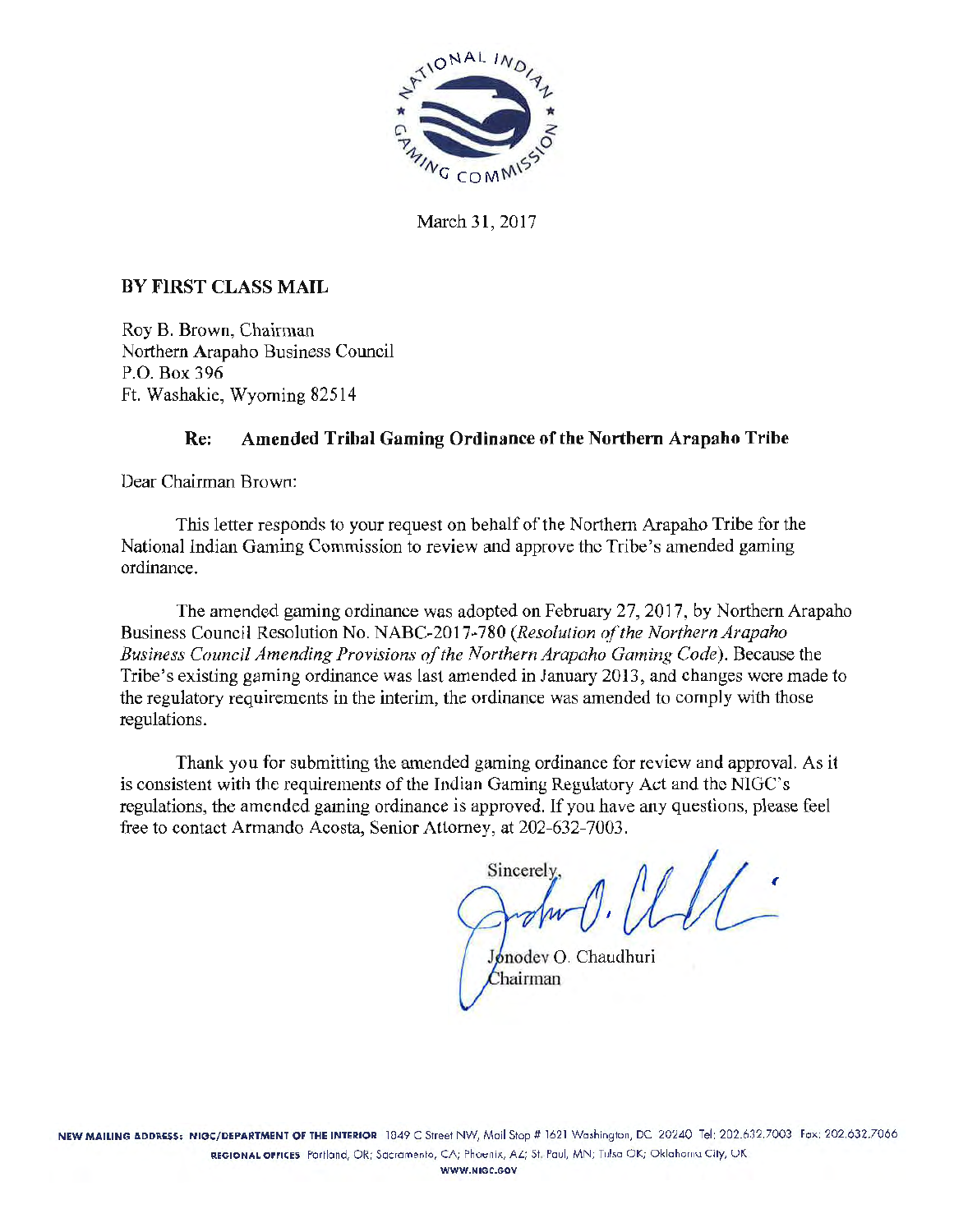#### **NORTHERN ARAPAHO CODE**

### **TITLE 3. GAMING**

Chapter  $1$  - Legislative Findings and Purpose Section 101 Authority 102 Findings 103 Purpose 104 [Reserved) Chapter 2 - General Provisions Section 201 Definitions Chapter 3 - Authorization of Tribal Gaming Section 301 Tribal Gaming Authorized 302 Tribe to be Sole Gaming Proprietor 303 Separate License for Each Location 304 [Reserved) 305 Compliance with Law; Inclusion of Secretarial Procedures 306 Gaming Task Force Chapter 4 - Northern Arapaho Gaming Agency Section 401 Agency Established 402 Structure of Agency 403 Powers and Duties of Agency 404 Requirements for Self-Regulation by the Tribe 405 Agency Operations 406 Executive Director and Staff 407 Gaming Manager/Chief Executive Officer and Staff 408 Political Activities; Prohibitions 409 Standards of Conduct for Chairman and Members of Agency Chapter 5 - Financial Matters Section 501 Application of Net Revenues 502 Budgets 503 Audits 504 Financial Management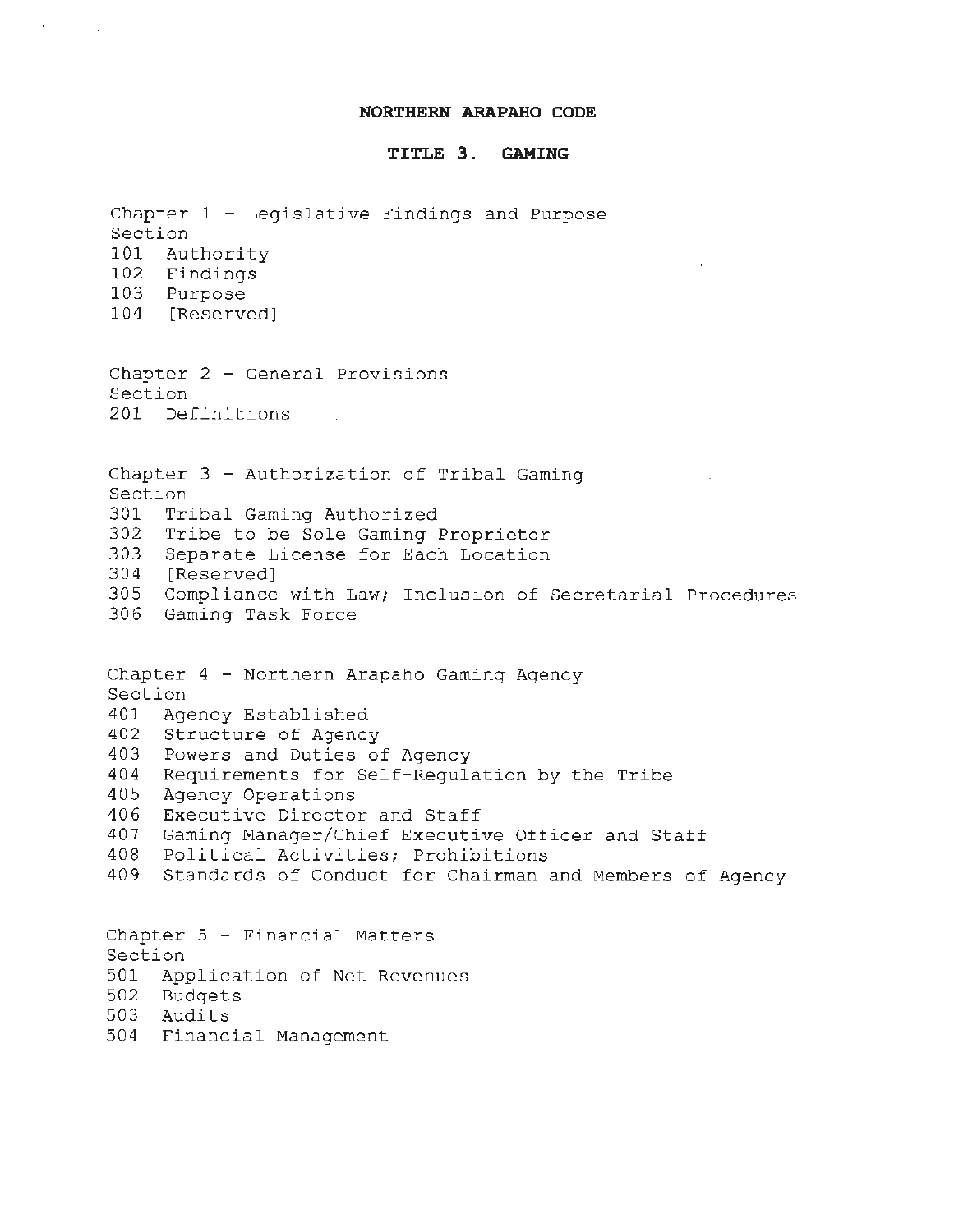Chapter 6 - Background Investigations for Primary Management Officials and Key Employees Section 601 Required Background Investigations 602 Statement of Responsibilities 603 Notices to Applicants 604 Information from Applicants 605 Rules regarding Background Investigations 606 Eligibility Determinations 607 Reporting to the Commission Chapter 7 - Licenses Section 701 Licenses 702 Background Investigations 703 Additional Requirements 704 Licensing Decision 705 Work Permits ·106 Licensing of Venders, etc. Chapter 8 - Hearings and Appeals Section 801 Licensing Decisions 802 Patron Disputes regarding Particular Wagers 803 Appeal to Tribal Court 804 Confidential Information 805 Hearing Procedures Chapter 9 - Prohibited Acts and Penalties Section

901 Prohibited Acts 902 Penalties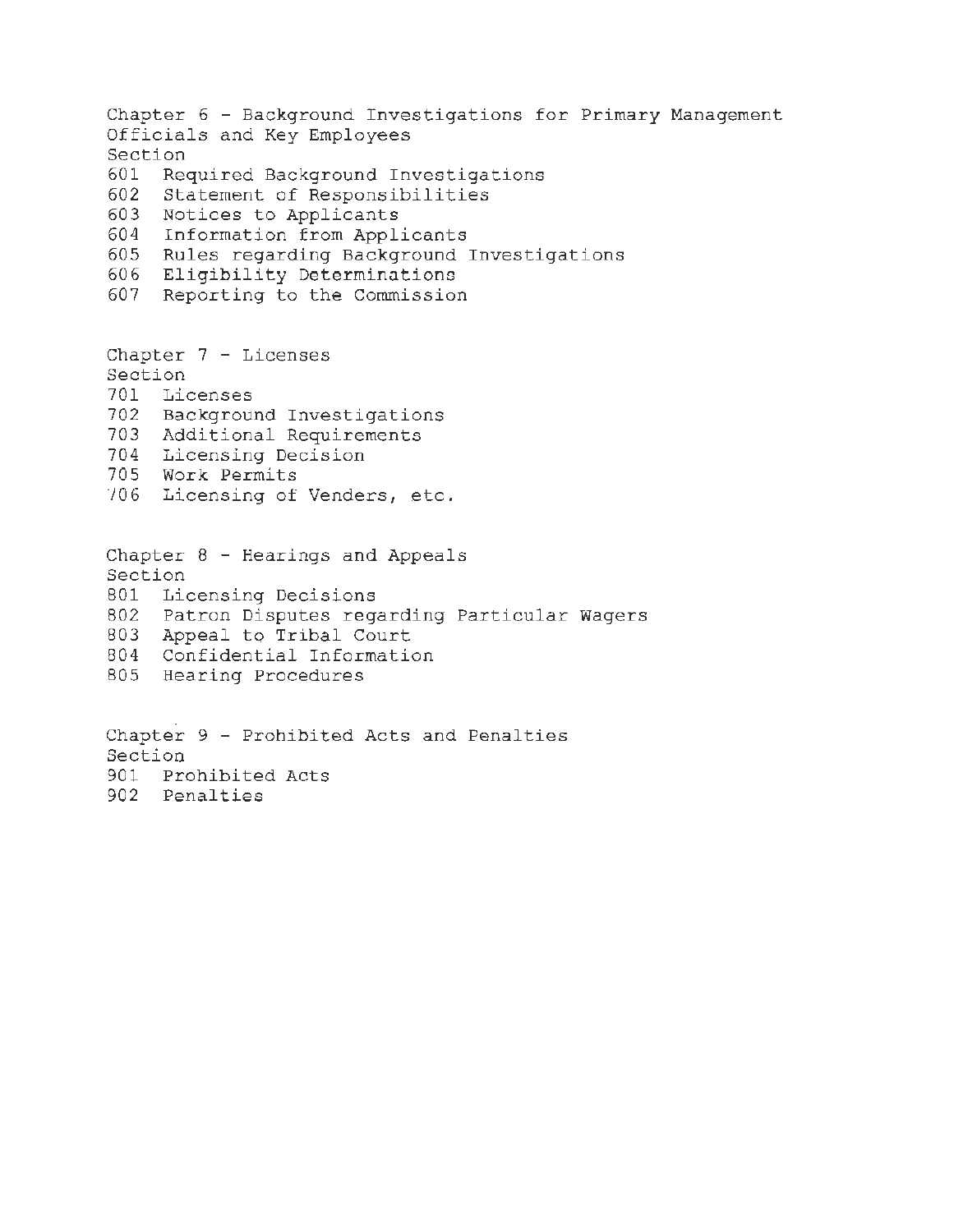#### **CHAPTER 1: LEGISLATIVE FINDINGS AND PURPOSE**

**Section 101 - Authority.** The Northern Arapaho Tripe is a sovereign, federally recognized Indian tribe. The Northern Arapaho Business Council is authorized under tribal law to promulgate tribal codes. This Code is enacted on the basis of the Tribe's inherent sovereign powers, and the Indian Gaming Regulatory Act, Pub. L. 100-497, 25 U.S.C. §§2701, *et* seq.

## **Section 102 - Findings.**

 $\mathbf{F}^{(1)}$  and  $\mathbf{F}^{(2)}$  and  $\mathbf{F}^{(3)}$ 

**(a) Self-Determination.** An explicit goal of federal Indian policy, as enunciated among other places in the Indian Gaming Regulatory Act, is to promote tribal economic development, selfsufficiency, and strong tribal government. The Tribe is deeply committed to these values.

**(b) Economic Pressures.** The Tribe needs additional revenues to assist it in meeting its governmental responsibilities.

**(c) Gaming as an Economic Enterprise.** Gaming is an appropriate subject for. a tribal enterprise because:

**(1)** Congress has found that Indian tribes have the right to regulate gaming activity on Indian lands if the gaming activity is not specifically prohibited by federal law and is conducted within a state which does not, as a matter of criminal law and policy, prohibit such activity. 25 u.s.c. §2701 (5).

**(2)** Congress has provided a statutory basis for the operation of gaming by Indian tribes as a means of promoting tribal economic development, self-sufficiency, and strong tribal government. 25 U.S.C. §2702(1).

**(3)** Wyoming law is not directly applicable on the Reservation, but federal law depends in part on certain policies underlying state gaming laws. Tribal gaming operations would not conflict with federal law.

**Section 103 - Purpose.** The purpose of this Code is to provide for the sound regulation of all gaming activities within the

Northern Arapaho Code Title 3. Gaming Code  $\frac{1}{2017}$ Page 1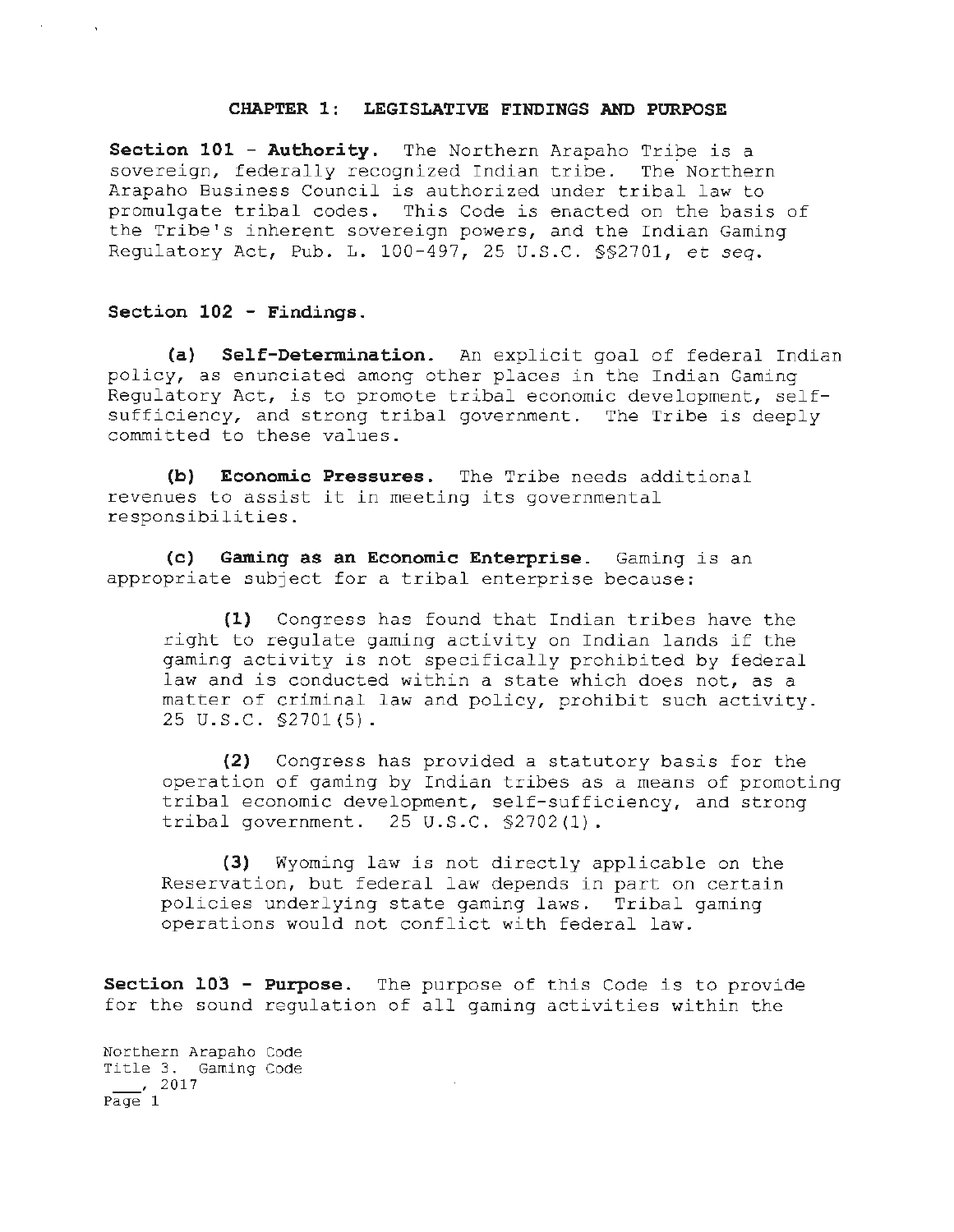Tribe's jurisdiction, to prevent improper or unlawful conduct in the course of such activities, and to promote tribal economic development, self-sufficiency, and strong tribal government.

**Section 104 - [Reserved]** 

### **CHAPTER 2: GENERAL PROVISIONS**

**Section 201 - Definitions.** In construing the provisions of this Code, words are to be given their ordinary meaning and usage. The present tense may include the past and future tenses, and the future tense may include the present. Terms of gender may include all genders. Use of a singular or plural term may include either or both. For purpose of this Code:

**(a) Act.** "Act" means the Indian Gaming Regulatory Act, Pub. L. 100-497, 25 U.S.C. §§2701, *et seq.* 

**(b) Agency.** "Agency" means the Northern Arapaho Gaming Agency established by this Code.

**(c) Business Council.** "Business Council" means the Northern Arapaho Business Council.

**(d) Class I Gaming.** "Class I gaming" has the meaning set forth in the Act at 25 U.S.C. §2703(6) and 25 CFR §502.2. It means social games solely for prizes of minimal value or traditional forms of Indian gaming engaged in by individuals as a part of, or in connection with, tribal ceremonies or celebrations.

**(e) Class II Gaming.** "Class II gaming" has the meaning set forth in the Act at 25 U.S.C.  $$2703(7)$  and 25 CFR  $$502.3$ . In general, it includes gaming such as bingo, pull-tabs, lotto, punch boards, tip jars, instant bingo, and other games similar to bingo. It also includes certain card games (although not blackjack (21) or other "banking" card games) to the extent such games are played in conformity with state law.

(£) **Class III Gaming.** "Class III gaming" has the meaning set forth in the Act at 25 U.S.C. §2703(8) and 25 CFR §502.4. It includes all forms of gaming that are not class I or class II gaming.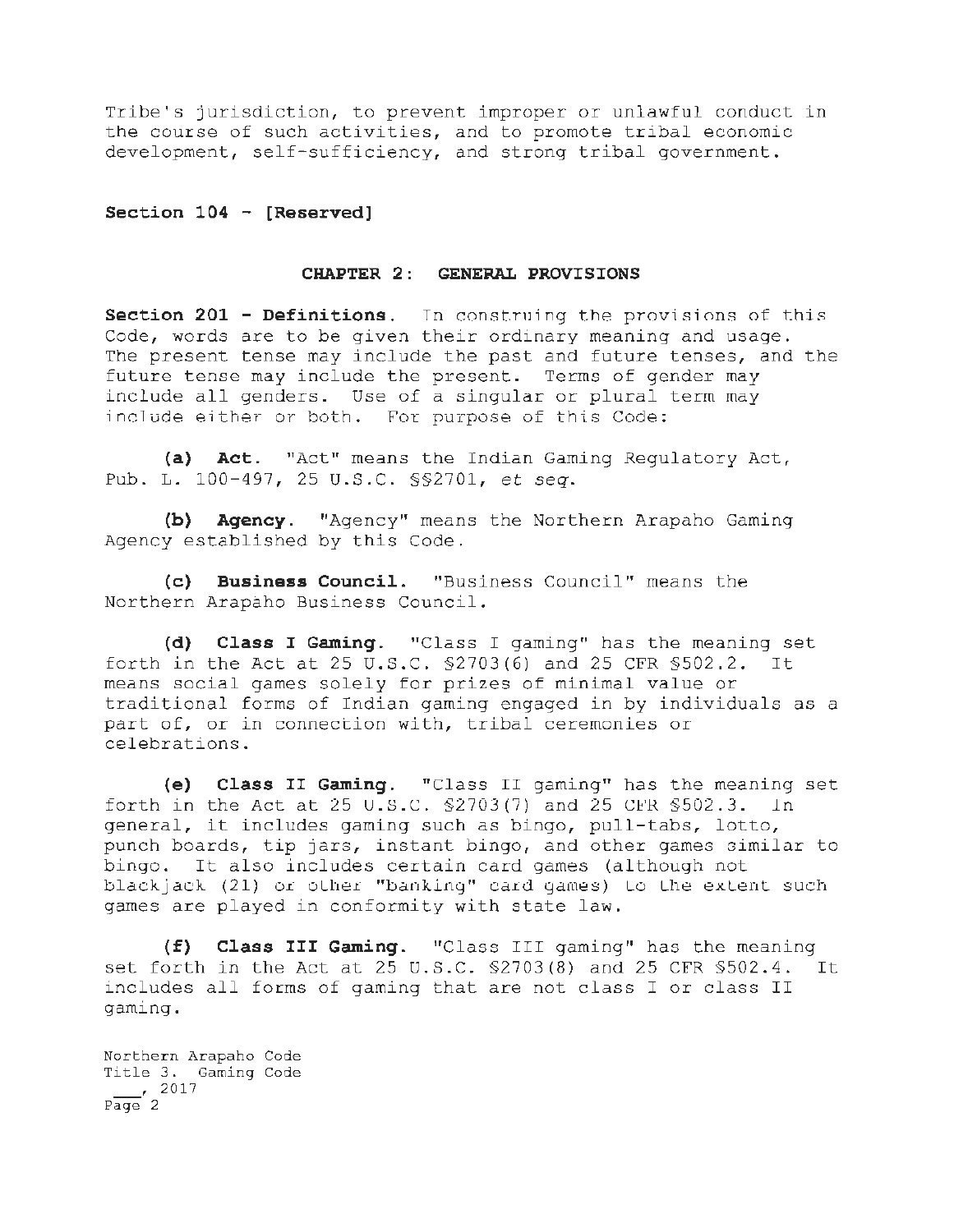**(q) Code.** "Code" means this Tribal Gaming Code, including any amendments.

**(h) Commission.** "Commission" or "NIGC" means the National Indian Gaming Commission established by the Act at 25 U. S.C. §2704.

**(i) Gaminq Employee.** "Gaming employee" means any person employed by the Business Council, the gaming enterprise, or the Agency to perform or provide "gaming services" or to perform any of the functions of the Agency with respect to gaming including, without limitation, investigations and compliance, but not including vendors (or employees of vendors) of the Business Council or the Agency.

**(j) Gaming Services.** "Gaming services" means any service, assistance, product, supplies, or other thing of value provided to the Business Council or the Agency directly related to the conduct of class II or class III gaming.

**(k) Key Employee.** "Key employee" means:

**(1)** A person who performs one or more of the following functions:

- **(A)** Bingo caller;
- **(B)** Counting room supervisor;
- (C) Chief of security;

**(D)** Custodian of gaming supplies, cash, chips, tokens, cash equivalents or other items to which the gaming operation has assigned an exchange value;

- **(E)** Floor manager;
- **(F)** Pit boss;
- **(G)** Dealer;
- **(H)** Croupier;
- (I) Approver of credit;

Northern Arapaho Code Title 3. Gaming Code ' 2017 Page 3

 $\mathbf{r} = \mathbf{r}$  .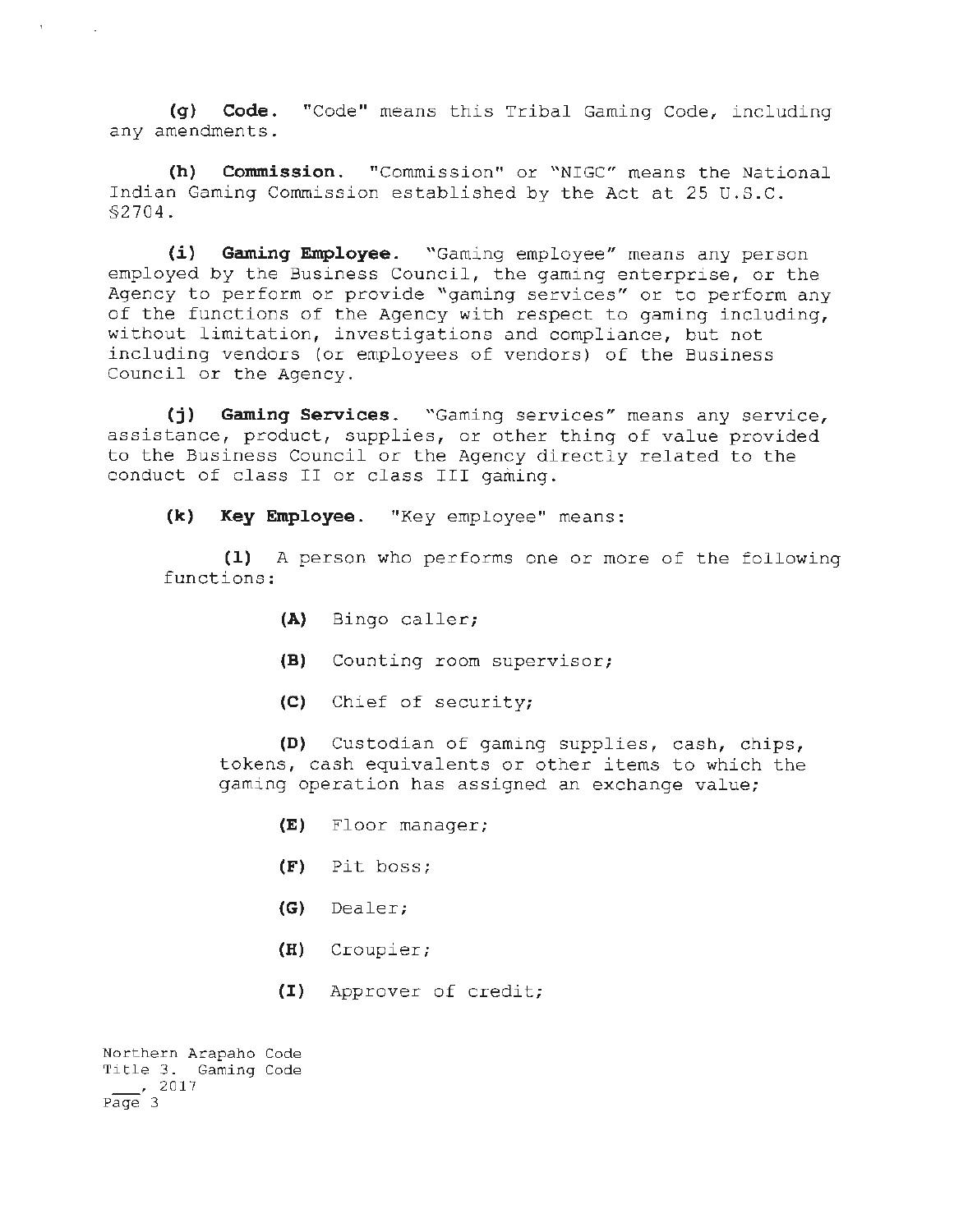(J) Custodian of gambling devices including persons with access to cash, chips or tokens and accounting records within such devices; or

**(K)** All surveillance staff.

(2) If not otherwise included, any other person whose total cash compensation with respect to the gaming operation (excluding the Chairman and members of the Agency) is in excess of Fifty Thousand Dollars  $(550,000)$  per year.

(3) If not otherwise included, the four (4) most highly compensated persons in the gaming operation.

**(4)** All other persons deemed by the Agency to be key employees.

**(1) Net Revenues.** "Net revenues" means gross gaming revenues of an Indian gaming operation less (i) amounts paid out as or for prizes; and (ii) total gaming-related operating expenses, excluding management fees.

**(m) Primary Management Official.** "Primary Management Official" or "PMO" means:

**(1)** The chief executive officer, chief financial officer, chief operations officer, president or vicepresident of gaming, gaming operations, or gaming marketing, and any other person having management responsibility with respect to a gaming operation;

**(2)** Any person who has authority to hire or fire gaming employees; or to set up working policy for the gaming operation;

(3) The chief financial officer or other person who has financial management responsibility with respect to a gaming operation; or

**(4)** As determined by the Agency, any other person or entity with management responsibilities with respect to a gaming operation.

**(n) Procedures.** "Procedures" or "Secretarial Procedures" means class III gaming procedures for the Northern Arapaho Tribe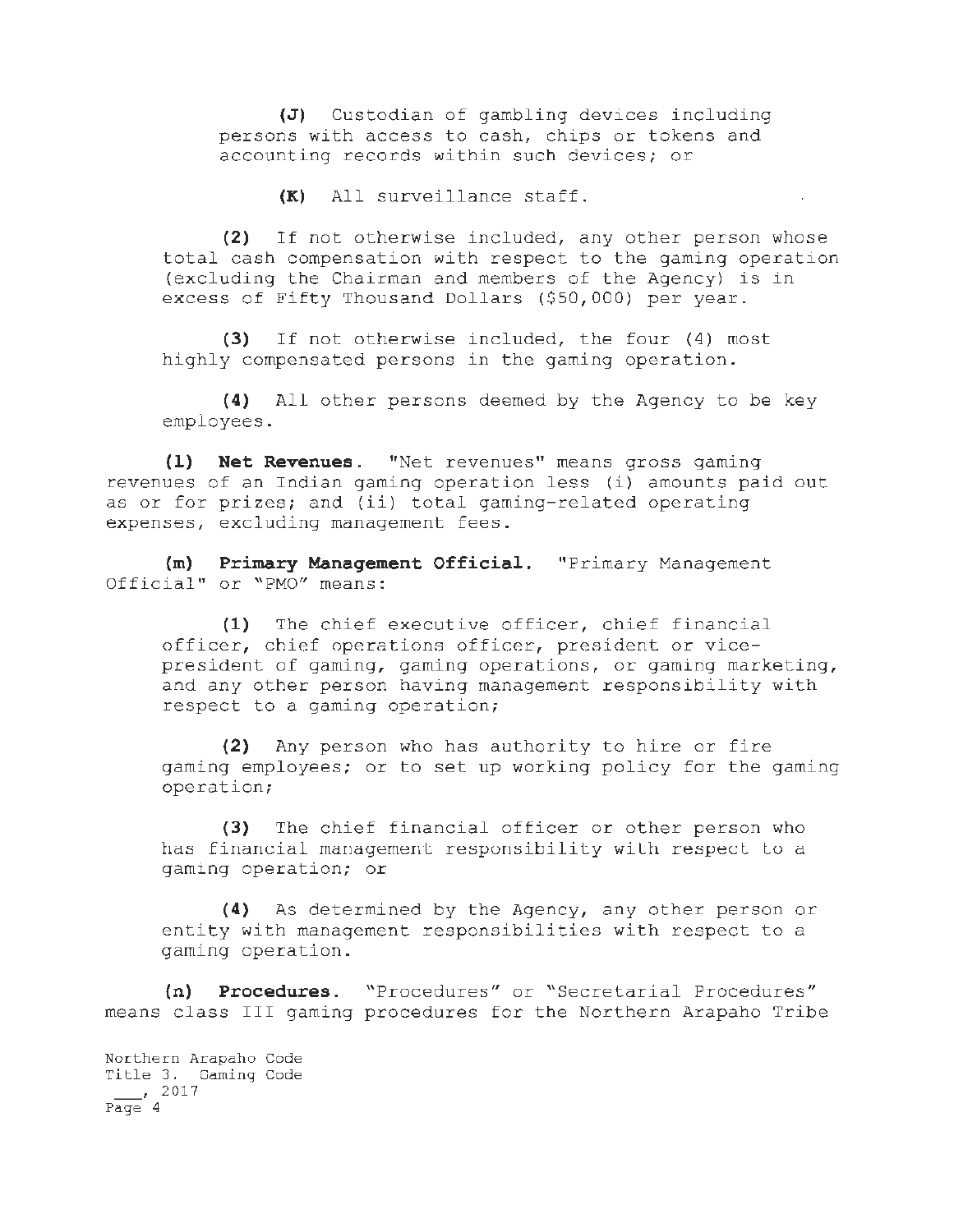which are prescribed by the Secretary of the Interior pursuant to 25 U.S.C. 2710 (d) (7) (B) (vii).

**(o) Reservation.** "Reservation" means the Wind River Indian Reservation.

**(p) State.** "State" means the State of Wyoming, its authorized officials, agents, and representatives.

**(q) Tribe.** "Tribe" means the Northern Arapaho Tribe, its authorized officials, agents and representatives.

### **CHAPTER 3: AUTHORIZATION OF TRIBAL GAMING**

**Section 301 - Tribal Gaming Authorized.** The Business Council hereby authorizes the Tribe to offer all forms or methods of gaming which are lawful, or which may become lawful, under the Act or other applicable federal law, including internet gaming.

**Section 302 - Tribe to be Sole Gaming Proprietor.** The Tribe, rather than individual Arapaho tribal members or others within the jurisdiction of the Tribe, shall have the sole proprietary interest in and responsibility for the conduct of any tribal class II or III gaming activity; provided, however, that the Agency may promulgate regulations which permit occasional community games operated by volunteers for limited purposes and prizes. This provision shall not preclude the Tribe from entering into a lawful management contract under 25 U.S.C. §2711.

**Section 303 - Separate License for Each Location.** The Tribe shall issue a separate facility license to each place, facility or location where class II or III gaming will be allowed.

**Section 304 - Business Council Obligations.** The Business Council *is* authorized and obligated to ensure competent gaming management and regulation by the Tribe. When evaluating resolutions by other entities of the Tribe regarding gaming, the Business Council shall consider the source and intent of such resolutions; complexity of gaming management and tribal/federal regulation; need for gaming revenue for tribal operations and regulation; profitability of gaming operations; legal obligations to lenders,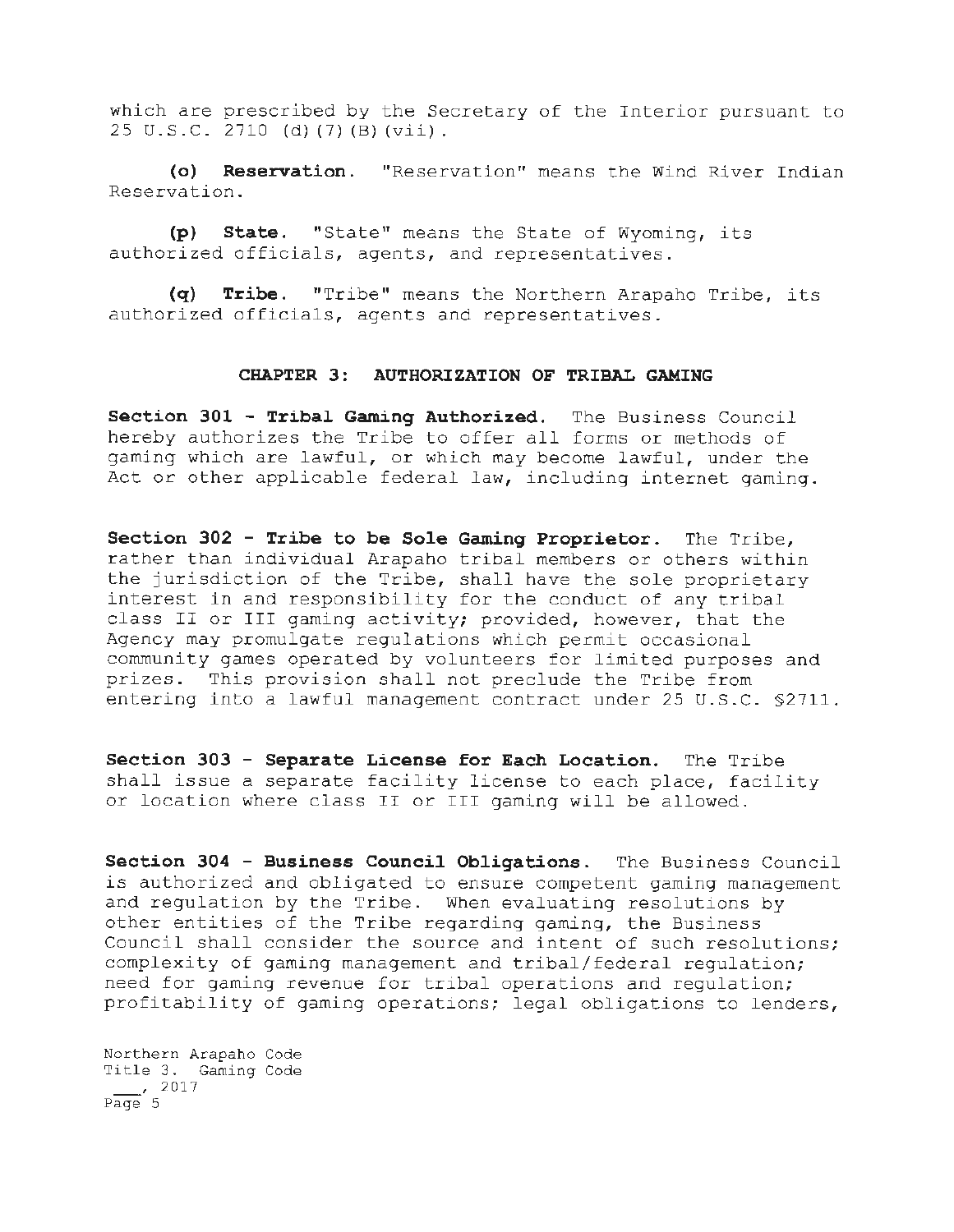vendors and employees; proper gaming management principles; continuity, leadership and reputation of Northern Arapaho gaming; process and expertise of the entity which adopted the resolution; requirements of tribal and federal law; and the Tribe's unique relationship with the United States regarding gaming.

## **Section 305 - Compliance with Law; Inclusion of Secretarial Procedures.**

**(a) Applicable Law.** All tribal class II and III gaming operations shall be conducted in accordance with the Act, the Commission's regulations, other federal law, tribal law (including this Code and all regulaLlons and orders of Lhe Northern Arapaho Gaming Agency established under Chapter 4 of Lhls Code), and any Secretarial Procedures. This Code shall be construed in a manner which conforms to applicable law.

**(b) Incorporation of Secretarial Procedures.** Secretarial Procedures now in effect or hereafter amended shall be incorporated into this Code. In the event ot any inconsistencies between the procedures and any provision of this Code, the Procedures shall govern.

**Section 306 - Gaming Task Force.** The Business Council hereby establishes the Northern Arapaho Gaming Task Force, which shall consist of at least two (2) members of the Business Council, the chairman and other members of the Northern Arapaho Gaming Agency, the Regulator, the chief executive and chief financial officers of the Tribe's gaming facility, lead legal counsel for the Tribe, and such other persons as the Business Council may invite. The Task Force shall meet on a regular basis to coordinate and discuss issues regarding gaming management, regulation, compliance and policies. The Task Force shall provide information and recommendations to the Business Council designed to maintain compliance with applicable law, maximize gaming revenue, and enhance gaming operations and public confidence in gaming operated by the Tribe.

#### **CHAPTER 4: NORTHERN ARAPAHO GAMING AGENCY**

**Section 401 - Agency Established.** The Business Council hereby establishes a tribal agency to be known as the Northern Arapaho

Northern Arapaho Code Title 3. Gaming Code  $\overline{Page}$ , 2017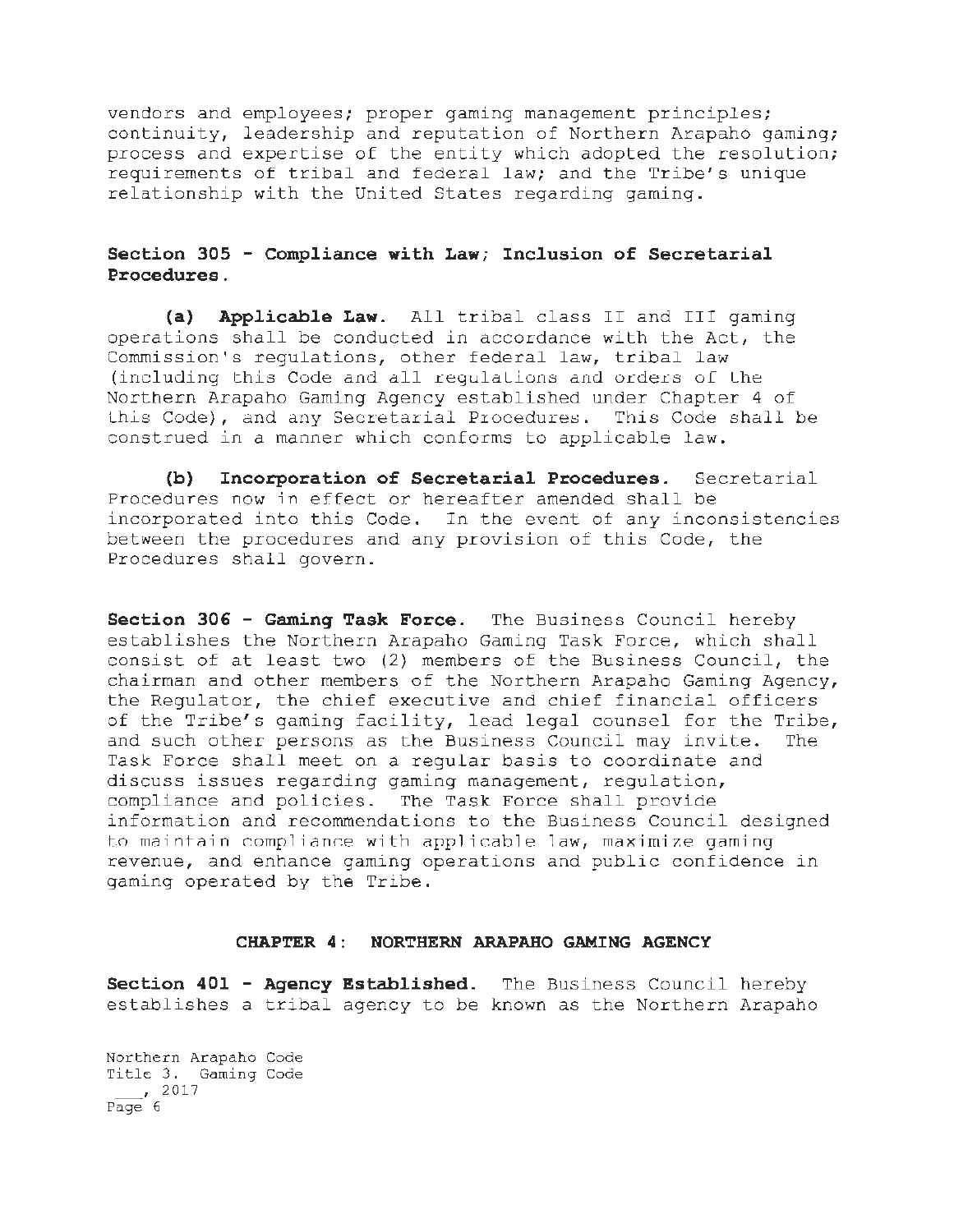Gaming Agency ("NAGA"), which shall be responsible for the safe, lawful and honest operation of the Tribe's class II and III gaming operations on the Reservation. The Agency is generally responsible for regulation of the gaming activities of the Tribe, enforcement of applicable gaming laws and regulations, and management of Agency staff and operations. The Business Council is generally responsible for operation of the gaming activities of the Tribe, enactment of tribal gaming laws, negotiations and agreements with other governments, oversight of gaming facility staff and oversight of gaming operations.

### **Section 402 - Structure of Agency .**

(a) **Number**. The Agency shall consist of three (3) members, one of whom shall be designated by the Business Council as chairman.

(b) Appointment. The three members of the Agency shall be appointed by the Business Council alone from members of the Tribe whom the Business Council deems qualified, giving due weight to the candidates' education, experience and integrity. Members of the Business Council may not simultaneously serve as members of the Agency.

(c) Term. All appointments shall be for 3-year terms, staggered so that no more than one member is appointed each year; provided that if a vacancy occurs for any reason, the Business Council shall appoint a replacement for the remainder of the replaced person's term.

**(d) Removal .** The chairman or Agency members may only be suspended or removed by a vote of at least four (4) members of the Business Council, for good cause. "Good cause" for removal includes:

**(1)** Any failure to comply with the terms of this Code or other applicable law;

**(2)** Failure to faithfully perform the duties of office; or

(3) Any other act or omission reflecting adversely upon the fair and honest conduct of Tribal gaming or which reduces the effectiveness of the Tribe or the Agency in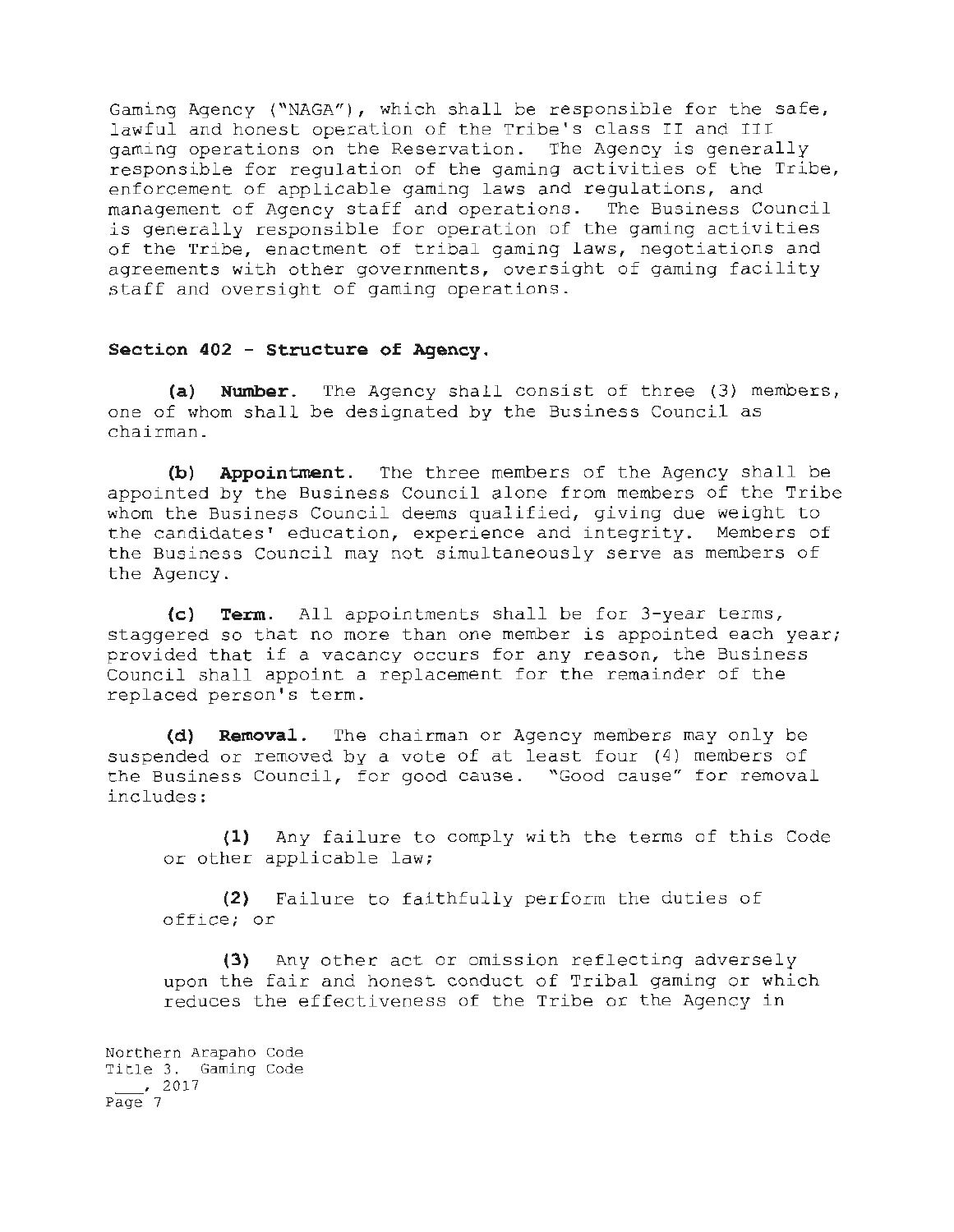dealing with other officials or the public.

**(e) Registered Agent.** The chairman of the Agency shall be the agent for service of process pursuant to 25 CFR §522.2(g). Until a chairman of the Agency *is* appointed, the chairman of the Business Council shall be the agent for service of process.

**Section 403 - Powers and duties of Agency.** The Agency shall have the following powers and duties:

**(a) Regulatory Oversight.** The Agency shall have primary responsibility for regulatory oversight of the Tribe's class II and III gaming operations. The Agency shall supervise its own staff and contractors and shall report to the Business Council.

**(b) Inspection.** The Agency may employ inspectors (all of whom shall be licensed as gaming employees under this Code) who may be present at any gaming facility during any hours of operation, and who shall be under the sole supervision of the Agency and not under the supervision *ot* a contract manager or employee of the Business Council. Such inspectors shall have unfettered access to all areas of the gaming facilities at all times, including locked or secured areas. Personnel employed by the gaming operation or a contract manager shall provide such inspectors immediate access to all such areas on request at any time. Such inspectors shall report to the Agency regarding any failure by the gaming operation to comply with any applicable law, including this Code or any Secretarial Procedures.

(c} **Protection of Public Health, Safety and the Environment.** The Agency shall assure that the construction, maintenance and operation of any tribal class II or class III gaming facility shall at all times be conducted in a manner which adequately protects public health, safety and the environment, and complies with all applicable federal and tribal laws. In particular, the Agency shall prepare a plan for the protection of public safety and the physical security of patrons in each of its gaming facilities, setting forth the respective responsibilities of the Agency, the security department of the gaming operation, any tribal police agency, and if appropriate, any federal, state or local police agency. The Agency shall review and approve floor plans and surveillance systems for each gaming facility and may confer wllh oLher governmental or private parties regarding the adequacy of such plans and systems. The Agency shall enforce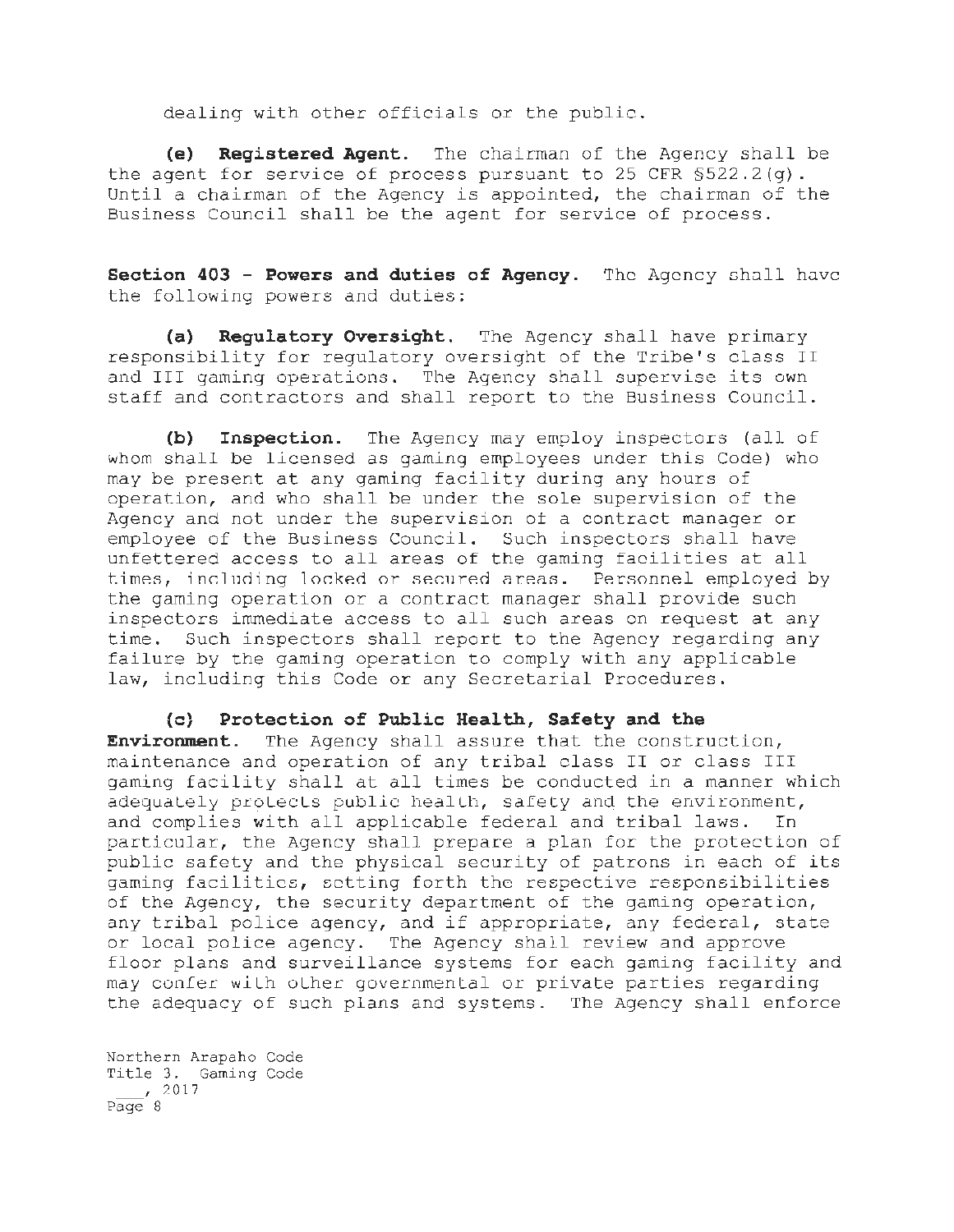the health and safety standards applicable to the gaming facilities in accordance with this Code . A gaming operation must obtain a certificate of compliance, which shall be issued by the Agency upon a determination that the gaming facility complies with such standards.

**(d) Resolution of Complaints.** All written complaints from any person regarding any aspect of gaming operations shall be reviewed by the Agency and retained for at least five (5) years. The Agency, including on-site inspectors, may assist in seeking voluntary resolution of any complaints. The Agency may receive any complaint from an employee of the gaming operation (except with respect to personnel issues not involving violations of this Code or Agency regulations) or any member of the public who claims to be adversely affected by an act or omission of the gaming operation or any person associated with it which is alleged to be unlawful or improper and may require such remedial action as it deems appropriate to bring the gaming operation into compliance. The Agency may for this purpose, in its sole discretion, conduct a hearing and receive evidence with regard to such complaint if it deems an evidentiary proceeding useful to resolve such complaint. Notwithstanding the above, licensing disputes, patron disputes regarding particular wagers, and disputes regarding the imposition of penalties shall be resolved as set forth in Chapter 8 of this Code.

(e) **Investigations.** The Agency may on its own initiative investigate any aspect of the gaming operation to protect the public interest in the integrity of such gaming activities and to prevent or remedy improper or unlawful conduct in the course of such gaming activities. The Agency shall investigate any report of a failure of the gaming operation to comply with applicable law, including the provisions of Secretarial Procedures, and may require the gaming operation to take any corrective action the Agency may determine appropriate. The Agency may compel any person or entity, whether or not a licensee or person employed by or doing business with the gaming operation, to appear before it and to provide such information, documents or other materials as may be in their possession or control to assist in any such investigation. The Agency may issue its own subpoenas or seek subpoenas from the Tribal Court in furtherance of its authority under this paragraph. Any license issued by the Agency may be revoked and any application to the Agency may be denied for failure to cooperate with respect to Agency investigations or subpoenas.

Northern Arapaho Code Title 3. Gaming Code  $\frac{1}{2017}$  $P \overline{a} \overline{a} e$  9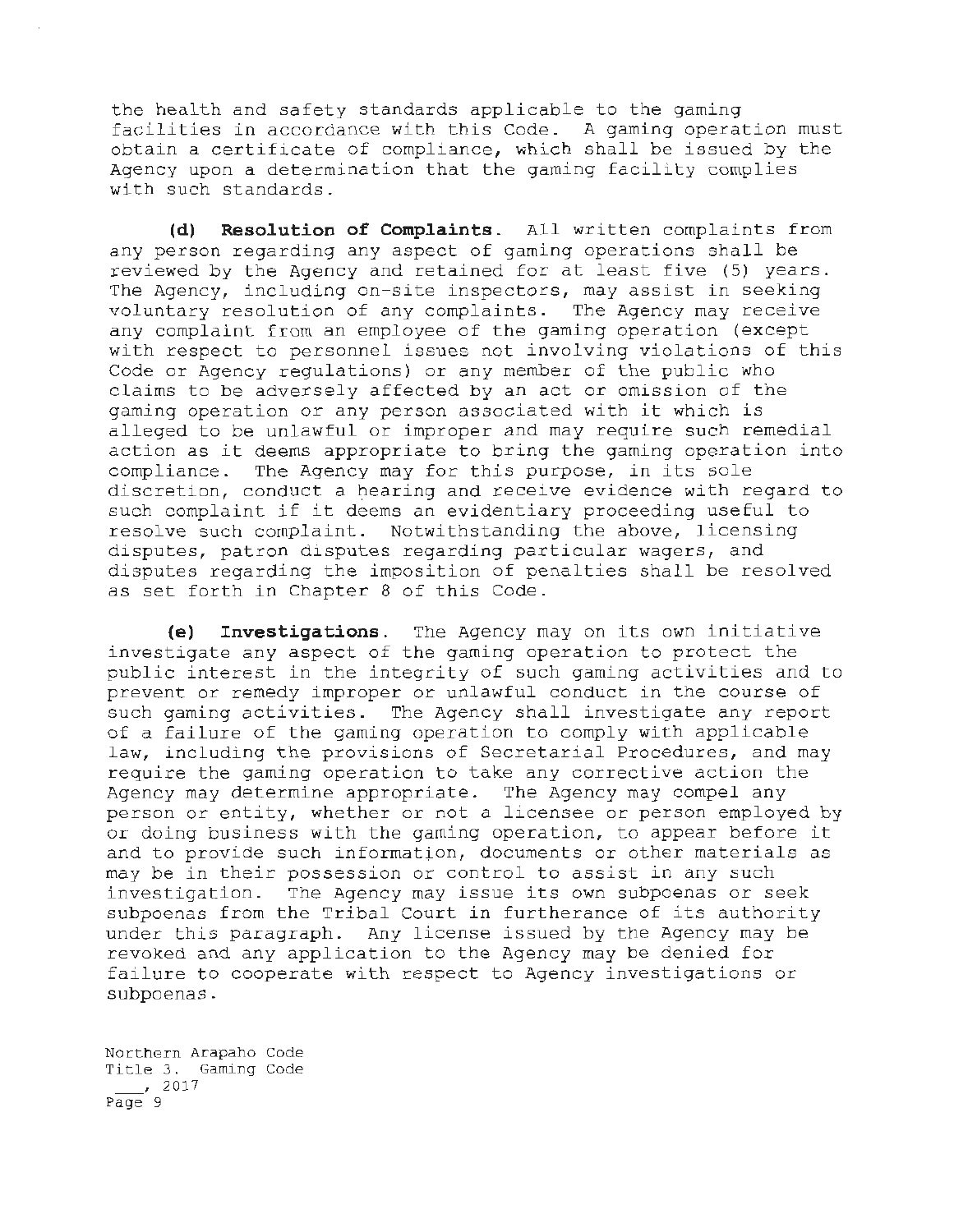**(f) Background Investigations; Gaming Licenses.** The Agency shall conduct, or have conducted, any background investigations required or permitted under applicable law, and shall issue, suspend, and revoke all licenses pertaining to class II or III gaming.

**(g) Coordination with Other Agencies.** The Agency shall coordinate its activities and cooperate with other relevant agencies, including the Commission and other federal agencies, and any agencies of the State with which the Tribe cooperates. The Agency may provide any information to such agencies which must or may be provided under applicable law.

**(h) Coordination with Private Entities.** The Agency shall regulate and, to the extent appropriate, coordinate its aclivities with any contract manager and any other contractors, vendors, suppliers or other private entities with any involvement in any aspect of gaming operations.

(i) **Regulations.** ~he Agency may promulgate, review and revise as necessary regulations, rules and procedures to govern and facilitate the regulation and licensing of gaming operations, personnel or entities in accordance with applicable law. Such regulations, rules and procedures shall be subject to rescission or amendment by the Business Council.

**(j) Secretarial Procedures.** The Agency shall carry out each of the responsibilities and duties set forth for the Agency in Secretarial Procedures.

**(k) Establishment of List of Barred Persons.** The Agency may bar any person from working or gaming at the Tribe's gaming facilities if in the view of the Agency such person's history, associations, reputation, habits or behavior poses a threat to the integrity of tribal gaming activities or to the safe and lawful operation of those activities, or if that person so requests. This list may be shared with other public or private agencies under subsections (g) and (h) above.

**(1) Technical Standards.** The Agency shall promulgate, review, revise and enforce, as necessary, technical standards and rules of each game of chance operated by the Tribe.

(m) **Penalties.** The Agency may impose penalties for violations of this Code or Secretarial Procedures in accordance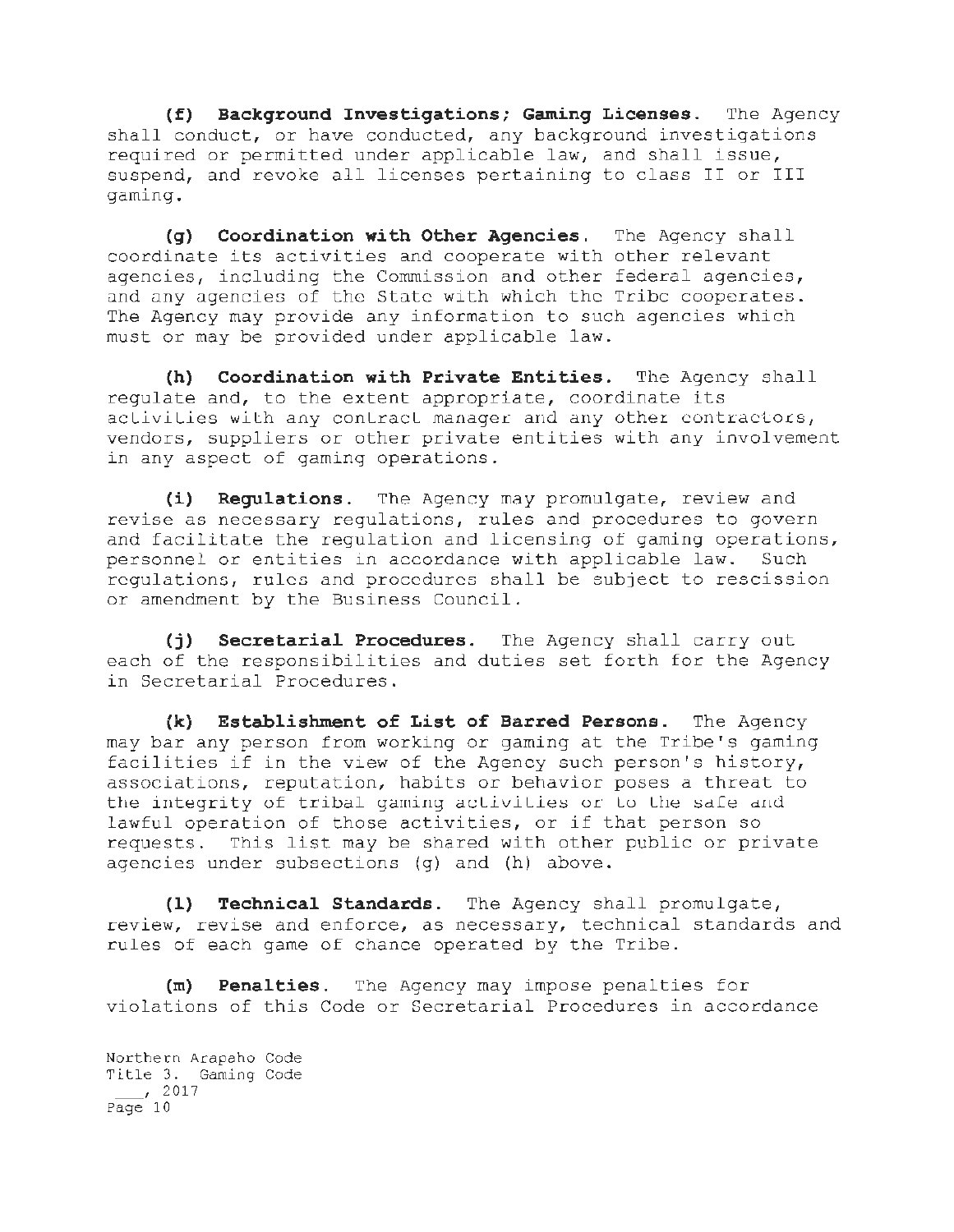with Chapter 9 of this Code.

**(n) Legal Remedies.** The Agency or Regulator may in its own name bring any civil action or criminal complaint in the courts of the Tribe, State or the United States to enforce the provisions of this Code, the Act or Secretarial Procedures, or to enjoin or otherwise prevent any violation of this Code, the Act or procedures occurring on the Reservation. However, the Tribe, including the Agency and Regulator, and any of its agents acting within their authority shall retain sovereign immunity from suit for damages, fees or costs in any court or tribunal, including immunity from counterclaims for the same, except as specifically provided otherwise in this Code.

(o) **Emergency Action by Agency Members.** If emergency action is required to protect the public interest in the integrity of tribal gaming activities, or the safe and lawful operation of those activities, and there is insufficient time to convene a meeting of the Agency, the chairman of the Agency, or any other member of the Agency acting in the absence of the chairman, may issue in the name of the Agency any order which the Agency has the power to issue to any employee or contractor of the gaming operation or to any other person within the jurisdiction of the Tribe to take any action or cease and desist from any action as may be required to protect such interest. Any such emergency order must be reviewed by the Agency at its earliest opportunity, whereupon it may be confirmed or vacated by the Agency. An unreviewed or unconfirmed emergency order issued under this Section will lapse within ten (10) days, and must so state .

**(p) Agency Records.** All minutes of meetings, resolutions and other records maintained by the Agency shall be available to the Business Council upon request.

## **Section 404 - Requirements for Self-Regulation by the Tribe.**

(a) Agency to be Independent. Recognizing the importance of an independent tribal gaming commission in maintaining a wellregulated gaming operation, the NAGA shall at all times be independent and autonomous from the Business Council in all matters within its purview. No prior or subsequent review by the Business Council of any actions of the NAGA shall be required or permitted except as otherwise explicitly provided in this Code.

Northern Arapaho Code Title 3. Gaming Code  $\frac{2017}{ }$  $P\overline{age}$  11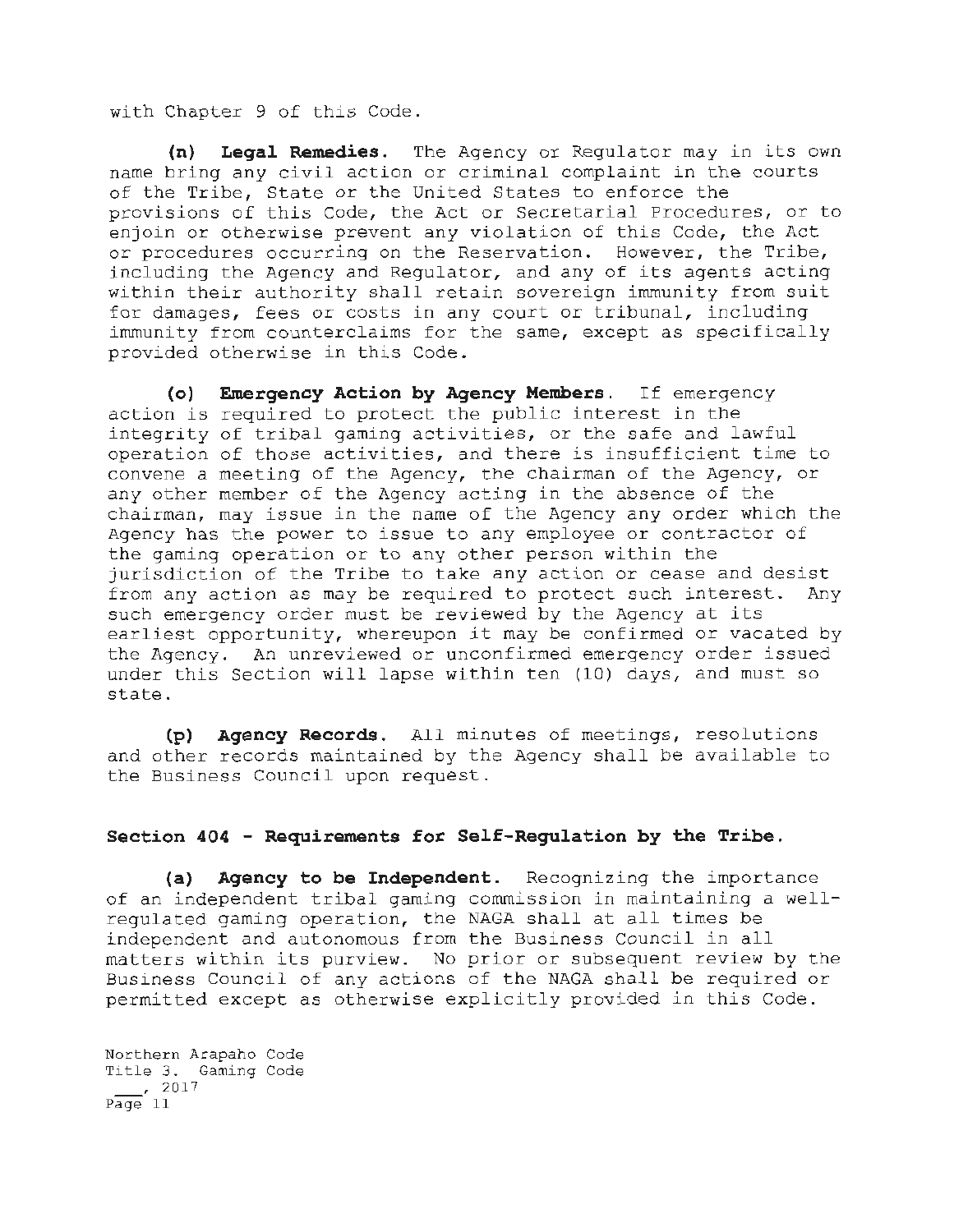To avoid potential conflicts of interest between the operation and regulation of the gaming facility, the Tribe hereby finds that, at a minimum:

**(1)** No member of the Business Council or any gaming management board or advisory board may serve on the NAGA;

(2) No person may be appointed to the NAGA who at the time of their appointment is a spouse, parent, child or sibling (including those by adoption or marriage and halfsiblings) of any Business Council member or who is living with any Business Council member;

(3) Members of the NAGA are prohibited from gambling in the facility; and

**(4)** Members of the NAGA are prohibited from accepting complimentary items from the qaminq operation and are prohibited from accepting from the gaming operation, in any calendar year, any promotional item with a value exceeding Fifty Dollars (\$50).

**(b)** Disputes over decisions of the NAGA are to be resolved according to that section of Secretarial Procedures concerning the resolution of gaming disputes (Section III.C.).

(c) **Role of the Regulator.** The Business Council alone shall select or terminate (subject to subsection (3) below) a Regulator whose duties shall include compliance with the provisions of this Section.

(1) The Tribe must post a notice to patrons that states:

THIS FACILITY IS REGULATED BY ONE OR MORE OF THE FOLLOWING: THE NATIONAL INDIAN GAMING COMMISSION AND THE GOVERNMENT OF THE NORTHERN ARAPAHO TRIBE. THIS FACILITY IS NOT REGULATED BY THE STATE OF WYOMING.

(2) The Regulator must be subject to the Commission's background investigation and licensing standards for key employees and Primary Management Officials set forth at 25 C.F.R. §§556 and 558, including the requirement that background information and suitability determinations be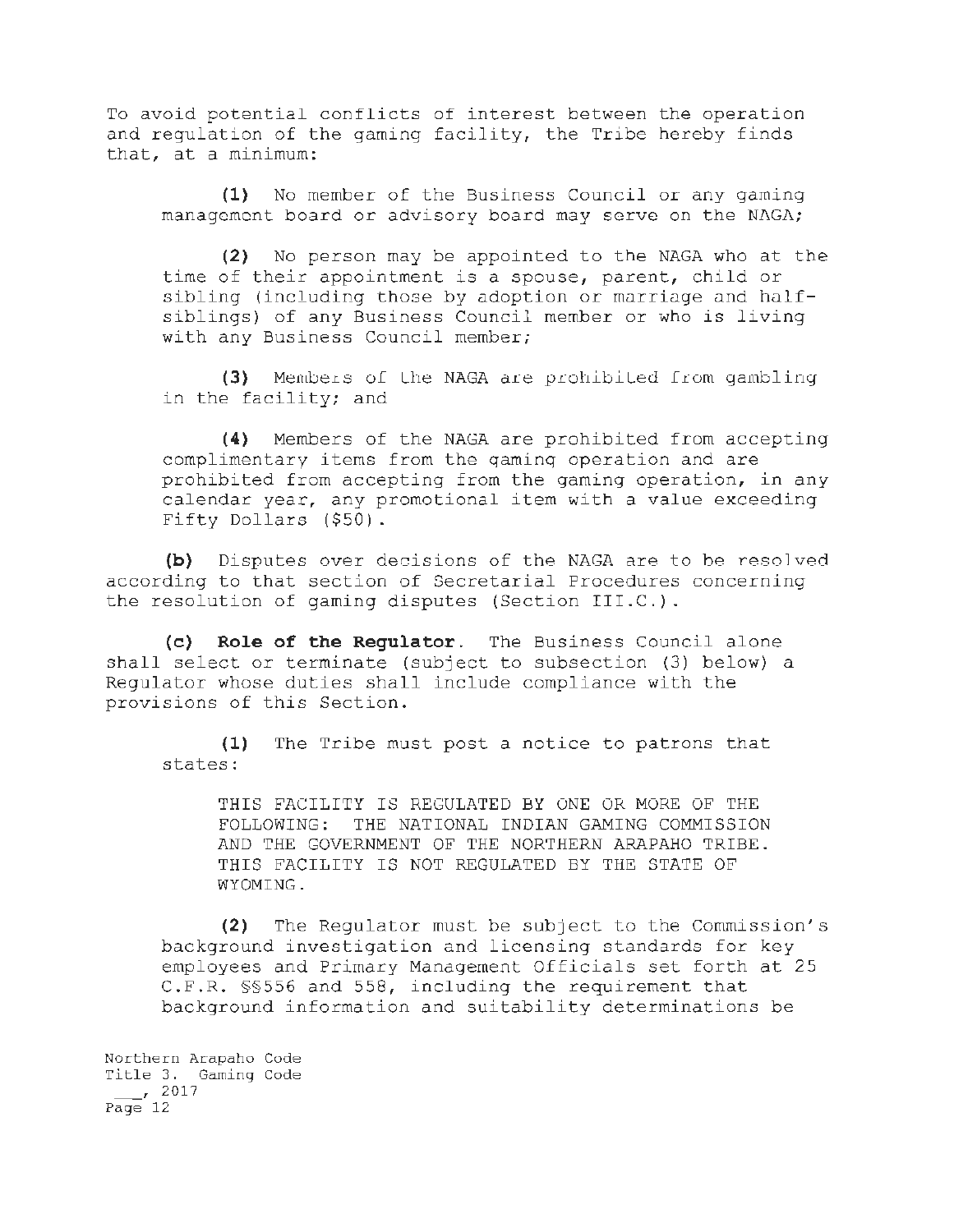forwarded to NIGC. Both the Tribe and NIGC must find the Regulator eligible under §558.2.

(3) The Regulator may be fired only for cause and after notice to NIGC. Disputes over firing are to be resolved according to that Section of Secretarial Procedures concerning the resolution of gaming disputes (Section III.C.).

(4) The Regulator must assure that the Tribe complies with all Secretarial Procedures and the Appendices and Regulations attached thereto. Documentation of compliance is required and must be supplied to NIGC upon request.

(5) The Regulator must establish and maintain a time frame for performing routine preventive maintenance and testing of machines pursuant to the Tribe's and NIGC Regulations. What constitutes appropriate testing will depend upon the games being played.

(6) The Regulator must notify NIGC of all class III games to be placed in the Tribe's gaming operation before installation. The Tribe, at no expense to NIGC, will submit a game for testing by an independent laboratory upon the request of NIGC if NIGC questions the legality of the game. Unless the parties otherwise agree to a shorter period, at least thirty (30) days before any games otherwise authorized under this agreement is conducted at the Gaming Facility the Regulator shall:

(A) Ensure that the Tribe's gaming facility develops rules and procedures for a system of internal controls for the new game that meets the minimum standards established in the Appendix to the Secretarial Procedures.

(B) Require that the Tribe's gaming facility provide appropriate training for all dealers, supervisors, surveillance personnel and any other employees involved in the conduct or regulation of the new game and for the NAGA, such that those employees have the knowledge and skills required under typical industry standards for the job function that employee performs.

Northern Arapaho Code Title 3. Gaming Code  $\frac{1}{2017}$ Page 13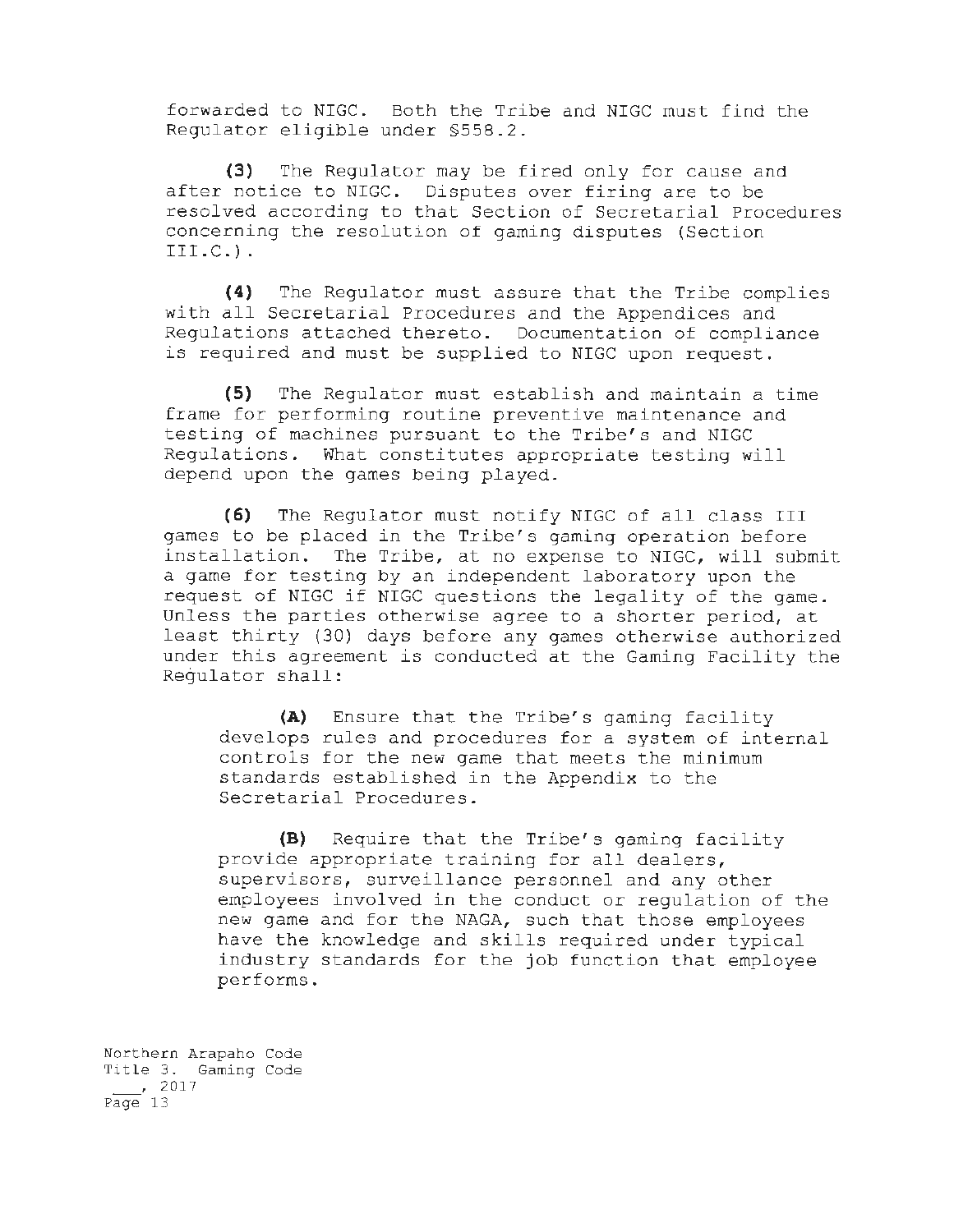(C) Ensure that the Tribal Gaming Operation establishes a security and surveillance plan tor the new game that meets the minimum standards established in the Appendix to the Secretarial Procedures.

**(D)** Adopt rules of operation for the qame that meet the minimum standards established in the Appendix to the Secretarial Procedures, including rules of play and standards for equipment.

**(E)** Send documentation to NIGC that the preceding requirements have been met.

**(7)** The Regulator and NIGC will meet in person or through conference call every two (2) weeks, commencing with the first offering of class III gaming, in order to discuss the Tribe's compliance with the Secretarial Procedures. After NIGC is assured that the gaming is being adequately regulated, the parties may commence to meet once each quarter to discuss the Tribe's class III gaming. However, if at any time NIGC deems it necessary for effective regulation, NIGC shall require the Tribe to meet more frequently.

**(8)** The Tribe must provide an adequate and reliable yearly budget for the Regulator's position. The Regulator's expense from a previous year, based on hours required to perform lhe work, will provide the basis reimbursement of the Regulator in subsequent years.

(9) The Regulator shall notify NIGC of any regulations or procedures that the Tribe promulgates covering any of the following:

**(A)** Limits on wagering;

(B) Limits on number of gaming devices, table games, etc.;

- (C) Extension of credit;
- **(D)** ATM's and credit card advance machines;
- **(E)** Check cashing;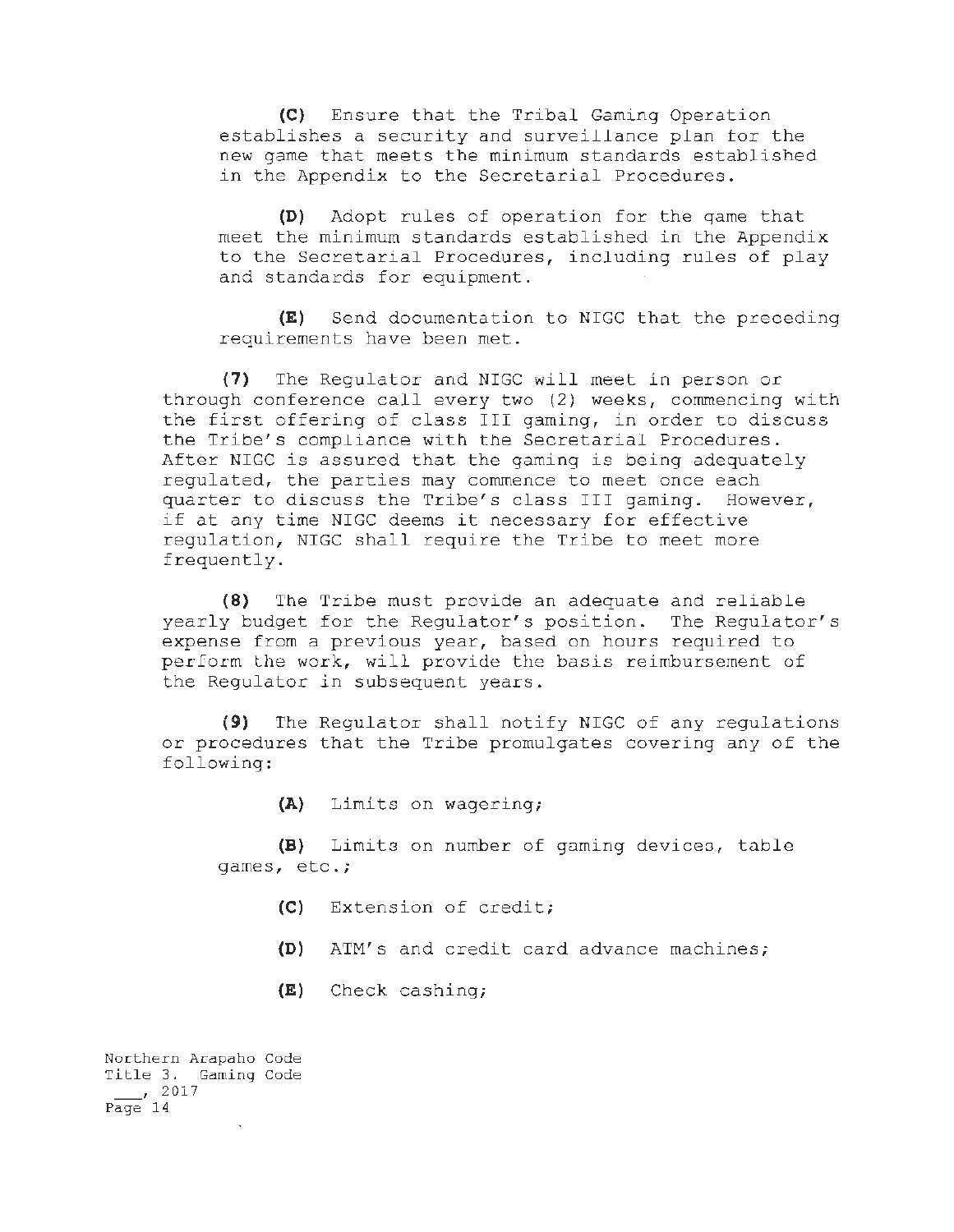**(F)** Program to address problem gamblers, including training of casino staff;

**(G)** Minimum payback value of credit, e.g., 75%, 80%;

**(H)** Death of a gaming patron - redemption of gaming tokens and chips;

(I) Hours of operation;

**(J)** Interagency cooperation, e.g., honoring of state or local police warrants;

**(K)** Prohibition on controlled substances;

**(L)** Honoring of garnishments for child support, etc.; or

**(M)** Minimum employee age.

**(10)** The Regulator shall maintain and make available to NIGC a procedural manual for gaming facility employees that includes rules and regulations of conduct and disciplinary standards for breach of procedures. This manual will ordinarily be separate from, and in addition to, human resource policy manuals.

**(11)** Failure of the Tribe or Regulator to comply with any of these provisions or with any provision incorporated in the Secretarial Procedures is grounds for enforcement by the NIGC.

**(c) Legal Remedies.** The Regulator may in his own name bring such legal proceedings or seek such legal remedies as the Agency may bring or seek pursuant to Section 403 (n) .

### **Section 405 - Agency Operations.**

**(a) Quorwn and Votinq.** Two (2) Agency members shall constitute a quorum. The chairman may vote and shall preside over all meetings. Action by the Agency should be by consensus, but if consensus cannot be achieved, shall be by majority vote. Whenever Agency action is not unanimous, majority and minority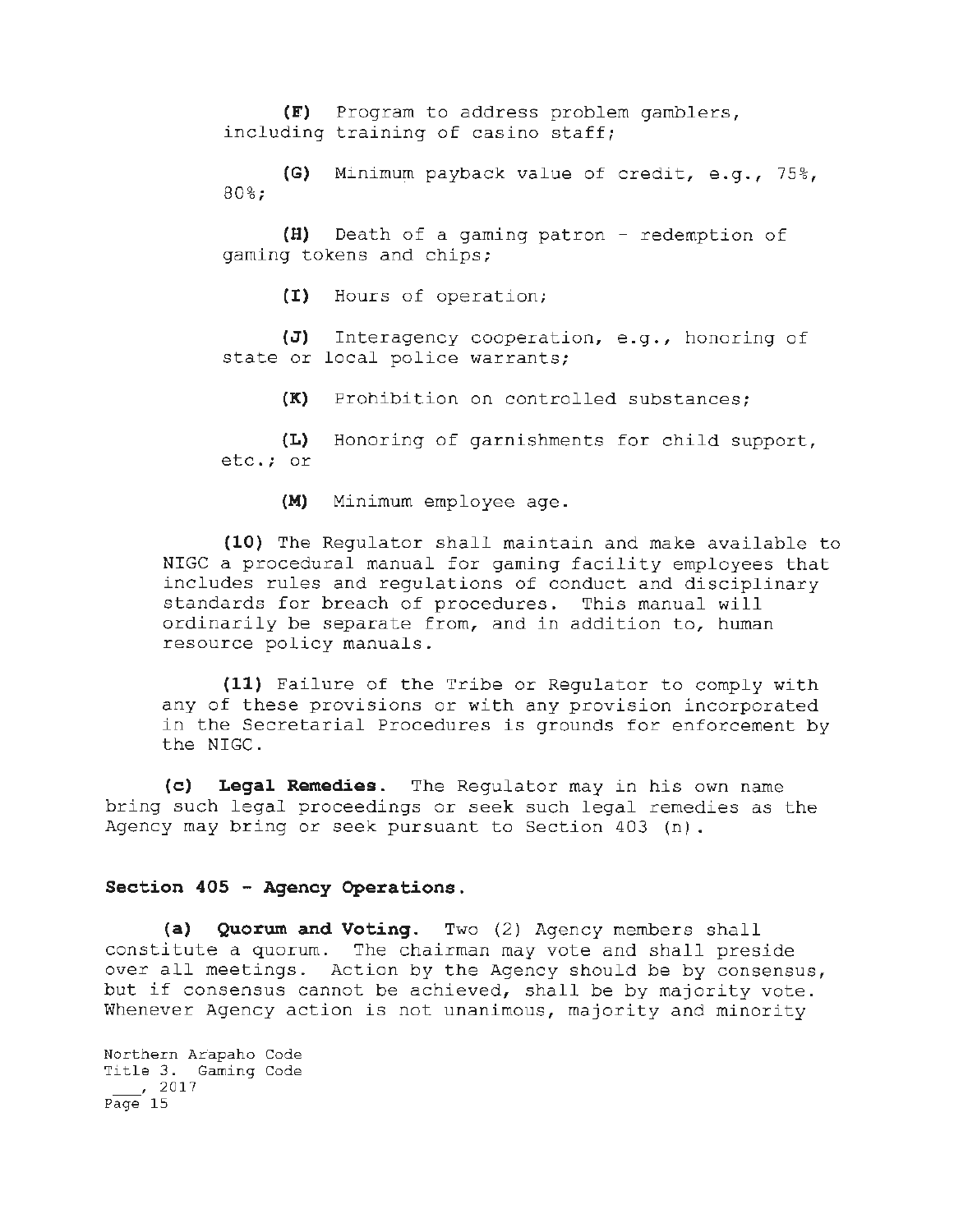views shall be in writing and shall be retained in the records of the Agency.

**(b) Recusal.** No member of the Agency shall participate in any decision directly involving the gaming license, employment, or the direct monetary interest of his spouse, child, parent or sibling, by blood or adoption. A member of the Agency may voluntarily recuse himself and decline to participate in any Agency action or decision when the member, in his own discretion, believes he could not act fairly or without bias, or that there would be an appearance that he could not so act.

(c) **Vice-Chairman; Alternative and Temporary Members.** The Agency shall select one of its members to serve as vice-chairman. If the chairman is unavailable because of recusal or any other reason, the vice-chairman shall serve as acting chairman. If the vice-chairman is also unavailable, the third member of the Agency may serve as acting chairman. The Business Council may appoint alternative or temporary members, who shall be members of the Tribe, on such terms as the Business Council deems appropriate.

## **(d) Meetings.**

(1) Regular meetings of the Agency shall be held at least once every fourteen (14) calendar days at such specific times and places as the Agency determines. Unless otherwise specified by the Agency, no notice of such regular meetings shall be necessary. Special meetings may be called by the chairman or two members of the Agency. Neither the business to be transacted at, nor the purpose of any regular or special meeting, need be specified in any notice of the meeting.

(2) Any action required or permitted to be taken at a meeting of the Agency may be taken without a meeting if each member signs a written consent to the action. Such consents shall be filed with the minutes of the Agency.

**(3)** Members of the Agency may participate in u meeting by conference telephone or similar communications equipment by which all persons participating in the meeting can hear each other.

## **Section 406 - Executive Director and Staff.**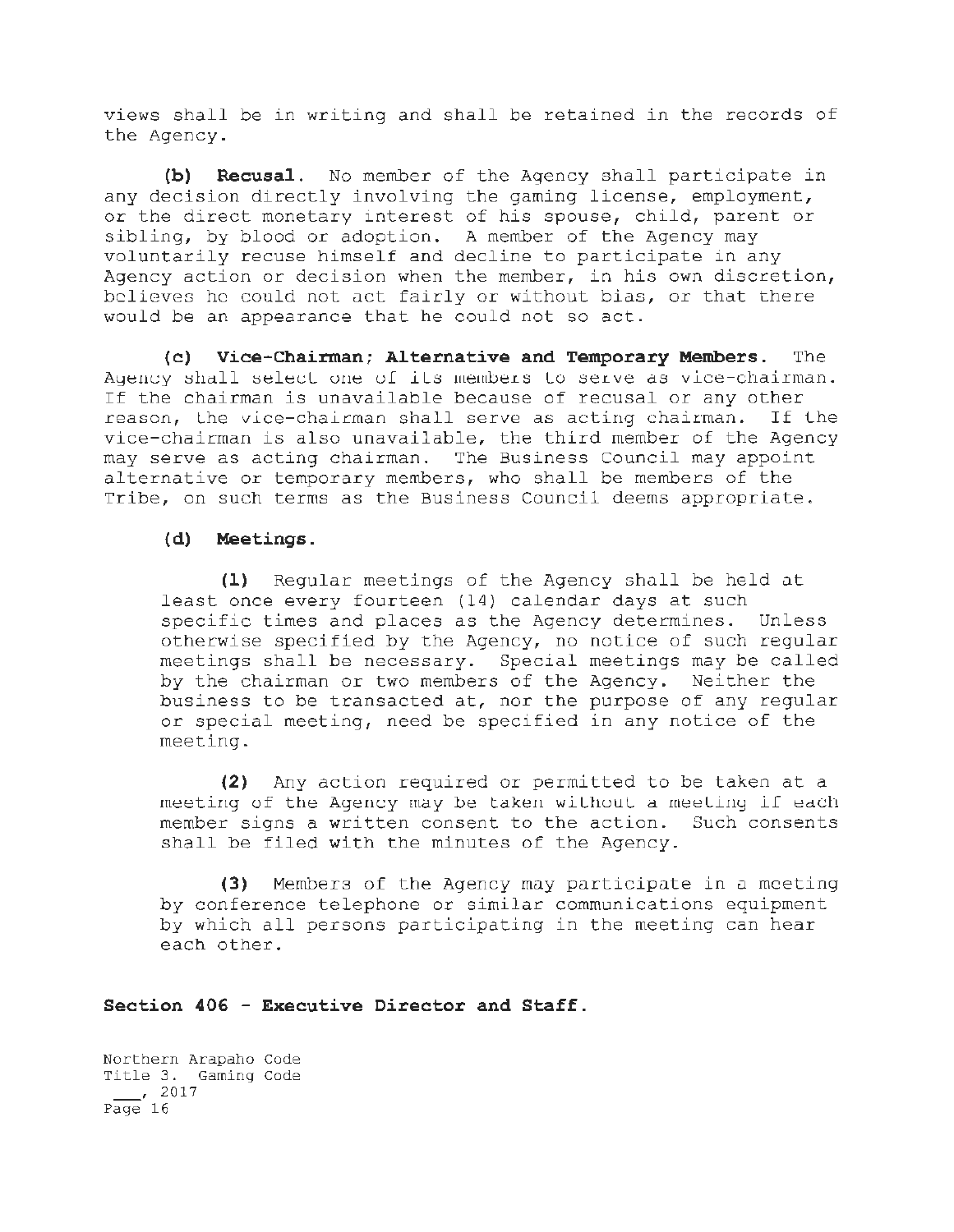(a) The Agency may select an executive director and such other staff as are reasonably necessary to the Agency in fulfillment of its obligations on such terms and conditions as the Agency may determine. The director shall be a salaried employee whose salary shall not be dependent on a percentage of gaming revenues. Unless another individual is selected, the chairman of the Agency also shall serve as executive director. The director shall have the following powers and duties:

(1) The director shall have day-to-day responsibility for coordinating the functions of the Agency;

(2) The director shall have initial responsibility for conducting or arranging for background investigations;

(3) The director shall make recommendations to the Agency regarding the grant or denial of any license, the imposition of any penalty, the investigation of any complaint, or any other action within the jurisdiction of the Agency;

(4) The director may be delegated the authority by the Agency to conduct any hearing, investigation or inquiry. In the course of such activities, the director shall have authority to compel the production of any information or documents, and otherwise exercise the investigatory powers of the Agency.

(5) The director shall perform such tasks as assigned by the Agency and shall report to the Agency; and

(6) If emergency action is required to protect the public interest in the integrity of tribal gaming activities, or the safe and lawful operation of those activities, and there is insufficient time to convene a meeting of the Agency or to locate the chairman of the Agency or any other member of the Agency, the director may issue in the name of the Agency any order which the Agency has the power to issue to any employee or contractor of the gaming operation or to any other person within the jurisdiction of the Tribe to take any action or cease and desist from any action as may be required to protect such interest. Any such emergency order must be reviewed by the Agency at its earliest opportunity, whereupon it may be confirmed or vacated by the Agency. An unreviewed or

Northern Arapaho Code Title 3. Gaming Code  $\frac{1}{2017}$  $P\overline{age}$  17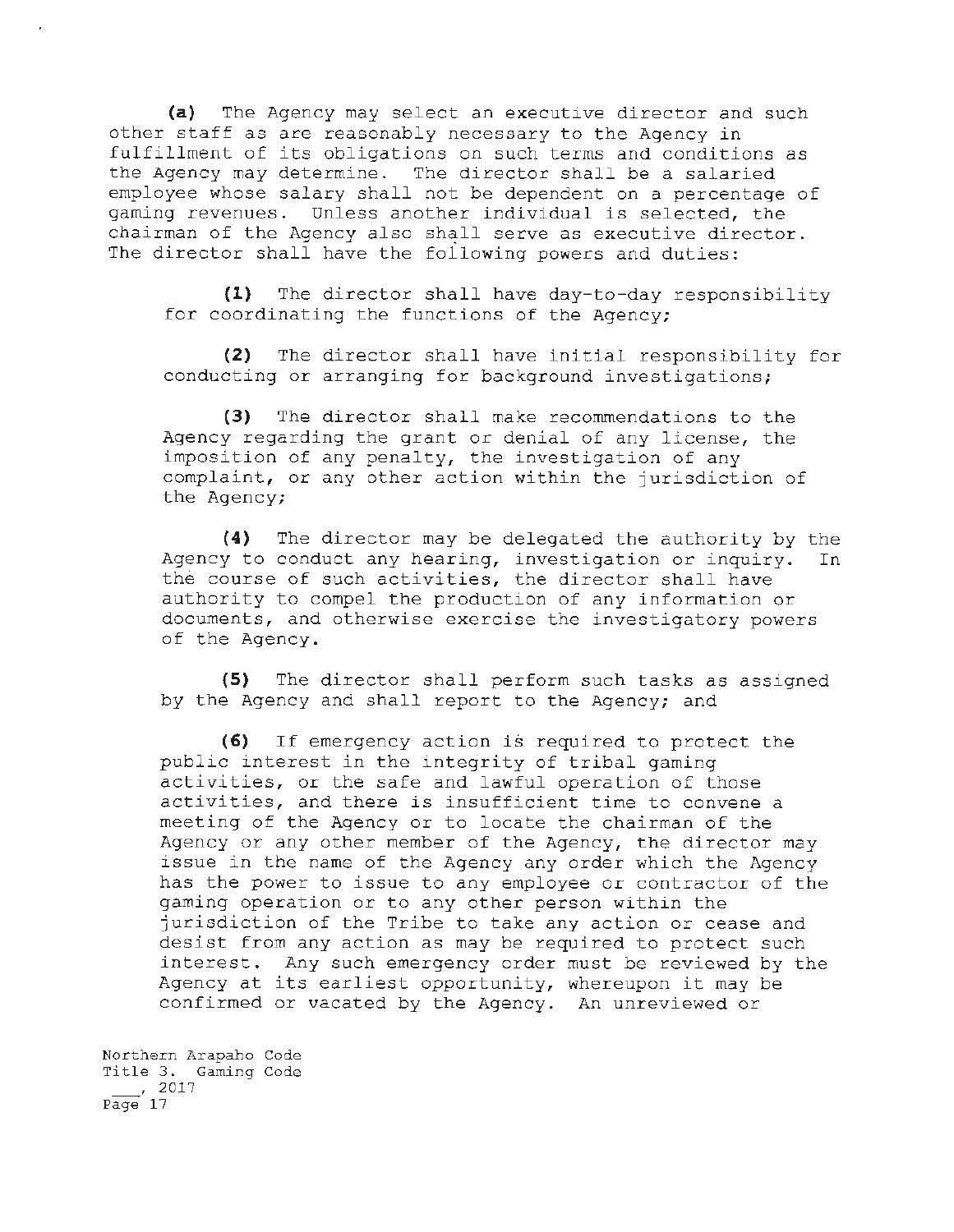unconfirmed emergency order issued under this Section will lapse within ten(10) days, and must so state.

**(b)** Neither the Regulator nor any member of the Aqency, including the chairman or director and independent contractors of the Aqency, shall enqaqe in any qaminq at any qaminq facility or operation of the Tribe at any time (whether on or off duty). Violation of this Section shall result in immediate termination from his employment or appointed position or termination of contract, but shall not constitute grounds for termination or suspension of gaming licenses or permits.

### **Section 407 - Gaming Manager/Chief Executive Officer and Staff.**

**(a)** The Business Council alone shall select or terminate a Gaming Manager/Chief Executive Officer (CEO) on such terms and conditions as the Business Council may determine. The manager alone shall select or terminate such other staff as are reasonably necessary for the conduct of the gaming operations of the Tribe on such terms and conditions as the manager may determine. The manager shall be a salaried employee. The manager shall have the following powers and duties:

**(1)** The manager shall have day-to-day responsibility for the gaming operations of the Tribe and shall coordinate with the Agency or its director reqardinq compliance of such gaming operations with this Code and other applicable law;

**(2)** The manager shall have authority to remove or arrange for the removal from the gaming operation premises of disruptive or disorderly persons;

**(3)** The manager or his designee shall have responsibility for attempting to resolve patron disputes, as described in Section 802; and

**(4)** The manager shall have such other duties as are assigned by the Business Council.

**(b)** Material breach by the Tribe or Business Council of an employment contract between the Business Council and CEO or Regulator shall entitle the parties to alternative dispute resolution pursuant to 1 N.A.C. 101, et *seq.* (arbitration), or such other remedies provided to parties generally under the S&A

Northern Arapaho Code Title 3. Gaming Code , 2017  $P\overline{age}$  18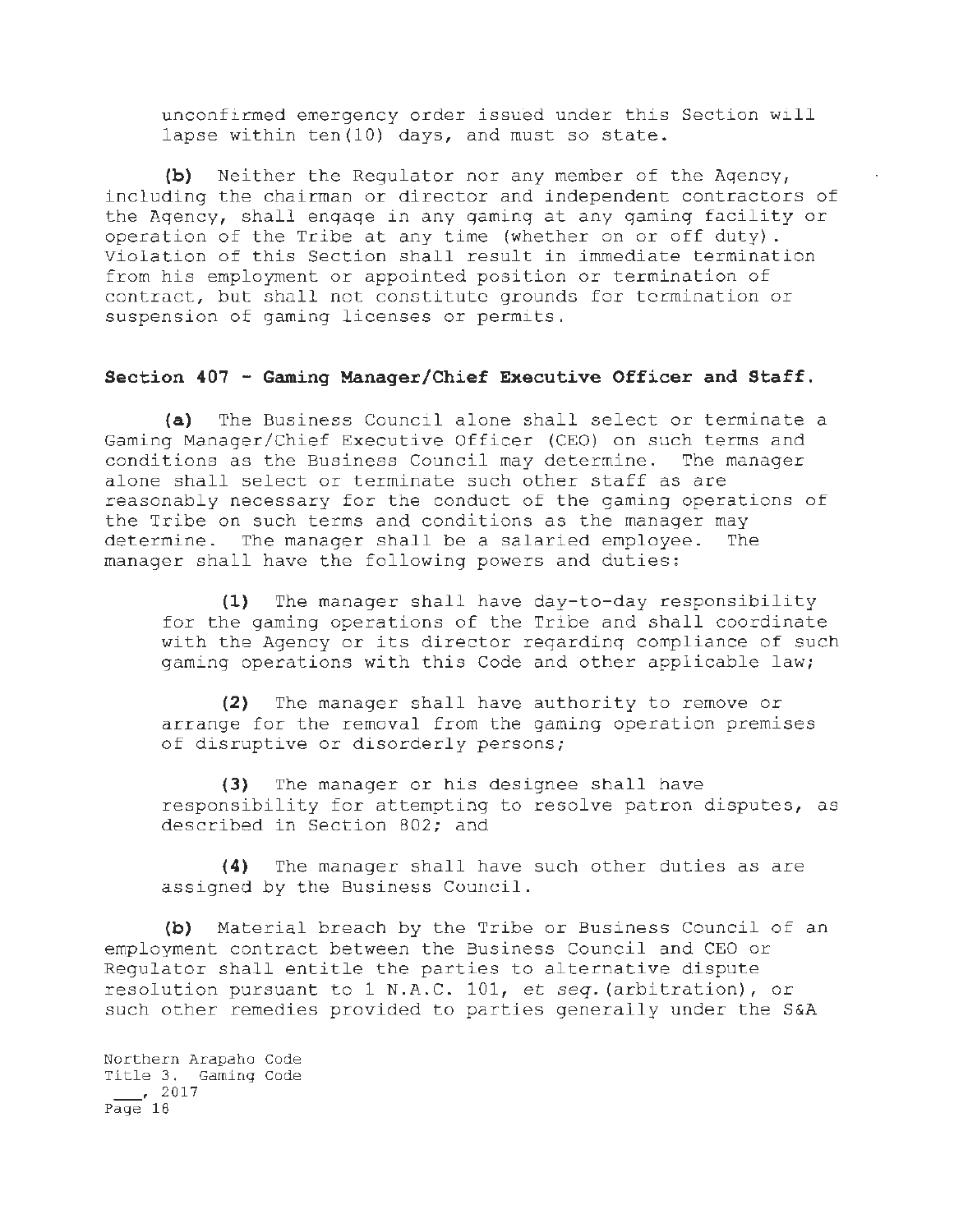LOC. This Section constitutes a requirement by controlling law for the purposes of S&A LOC 1-8-5.

(c) The Agency shall promulgate specific regulations regarding gaming by gaming employees consistent with the following rules:

(1) Neither the manager nor any Primary Management Official shall engage in gaming at any Northern Arapaho gaming facility or operation at any time (whether on or off duty);

(2) No gaming employee and no independent contractor of a Northern Arapaho gaming facility shall participate as patrons in any "giveaways," "hot seats," or other special promotions at any Northern Arapaho gaming facility or operation at any time (whether on or off duty);

(3) No gaming employee and no independent contractor of a Northern Arapaho gaming facility shall engage in any gaming at any Northern Arapaho gaming facility or operation at any time (whether on or off duty) if their duties as employee or contractor include any role with respect to that particular gaming; for example, slot technicians cannot play slot machines and card dealers cannot play cards at any<br>time. Surveillance staff may only engage in slot machin Surveillance staff may only engage in slot machine gaming and only while off duty and shall be subject to any applicable Agency regulations; and

(4) No gaming employee and no independent contractor of a Northern Arapaho gaming facility shall engage in any gaming at any Northern Arapaho, or at any other, gaming facility or operation while wearing or displaying a gaming license from the Agency, a gaming employee identification badge, or any other tag, label, uniform or other item which reasonably could identify the person as being an employee or licensee of a Northern Arapaho gaming facility or operation.

(5) These prohibitions shall remain in effect throughout the person's period of employment or contract and for an additional thirty (30) days after termination or expiration of the same. Violation of this Section shall result in immediate termination from his employment or termination of contract, but shall not constitute grounds for termination or suspension of gaming licenses or permits.

Northern Arapaho Code Title 3. Gaming Code  $\frac{1}{2017}$ Page 19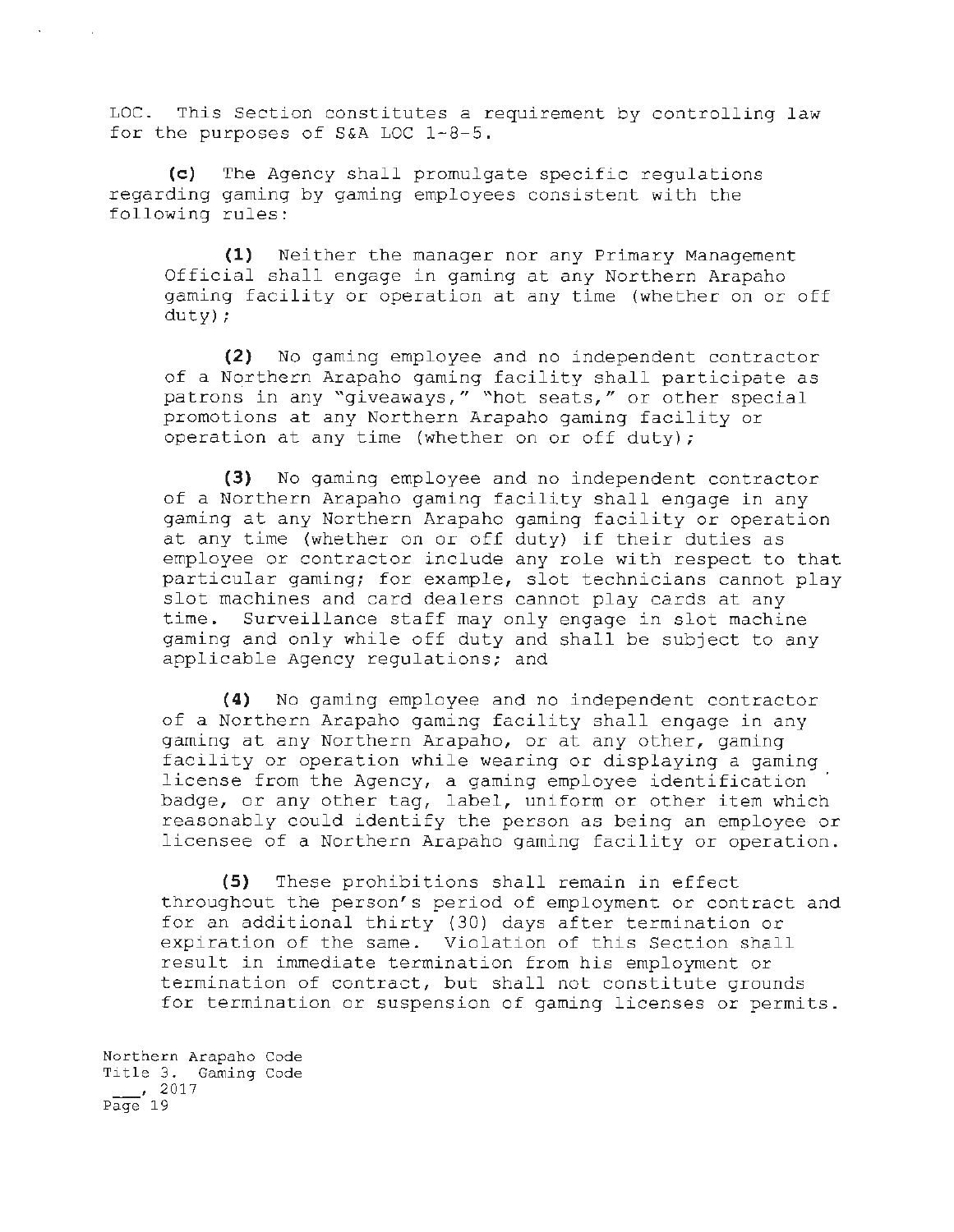## **Section 408 - Political Activity; Prohibitions.**

**(a)** No chairman or member of the Agency and no Regulator shall:

**(1)** Take an active part in political campaigns for election to public office of the Tribe;

(2) Use his official authority or influence for the purpose of interfering with or affecting the result of an election to public office of the Tribe;

(3) Knowingly solicit, accept or receive a political contribution from any person;

**(4)** Run for the nomination or as a candidate for election to public office of the Tribe;

**(5)** Knowingly solicit or discourage the participation in any tribal political activity of any person who:

**(A)** Has an application for any compensation, grant, contract, ruling, license, permit or certificate pending before the Agency; or

**(B)** Is the subject of or a participant in an ongoing audit, investigation or enforcement action being carried out by the Agency; or

**(6)** Subject to subsection (b), an individual retains the right to vote as he chooses and to express his opinion on political subjects and candidates.

**(b)** No gaming employee, including the manager and independent contractors and no employee or member of the Agency, including the chairman, and no Regulator shall engage in political activity while that person *is* on duty; in any room or building occupied in the discharge of the person's official duties; while wearing a uniform or official insignia identifying the office or position of the Agency employee, manager, member, or chairman; or using any vehicle owned or leased by the Agency, or use any equipment or property of the Tribe or the Agency for the purpose of engaging in or promoting political activity.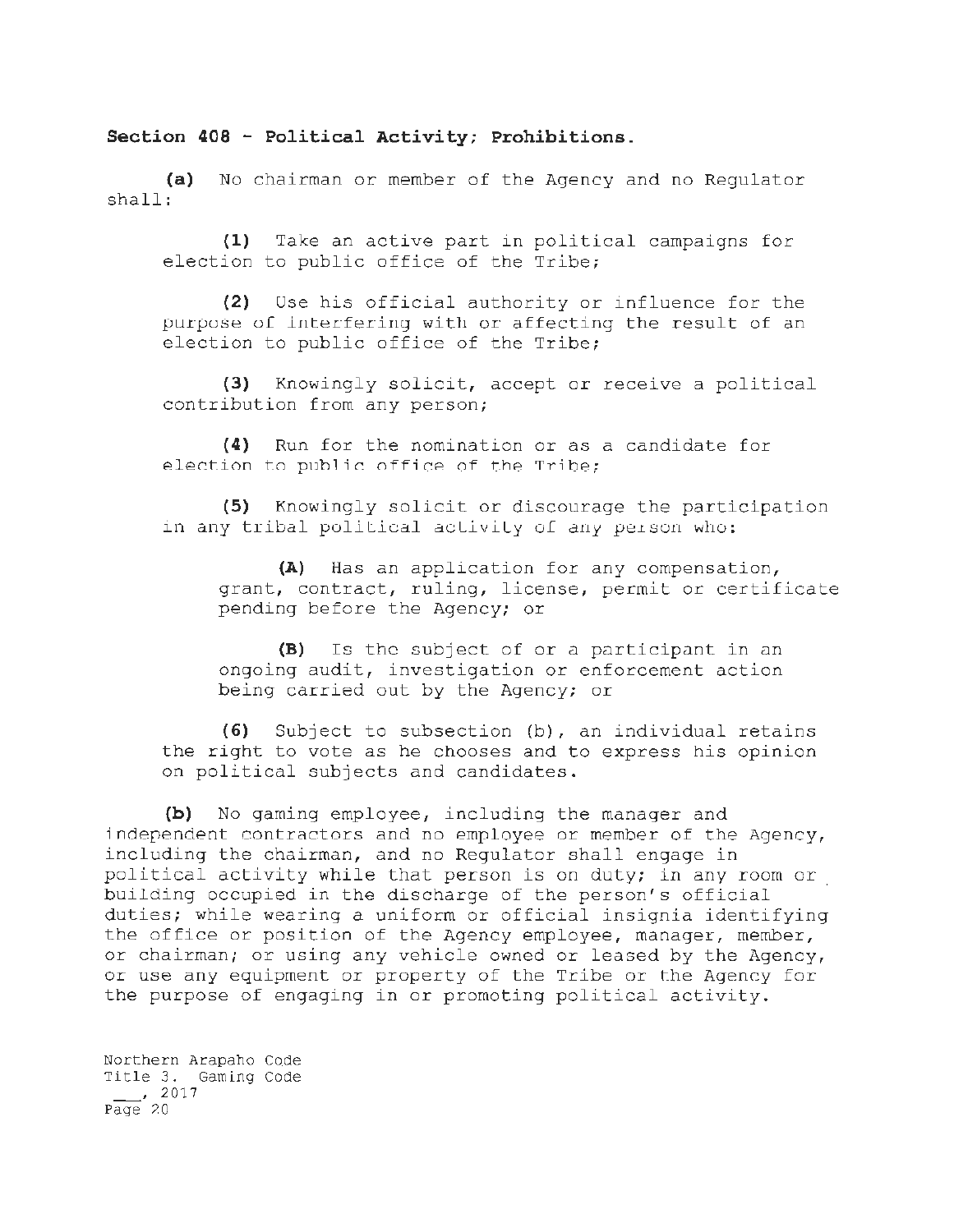(c) Any individual who violates this Section shall be removed from his position or otherwise disciplined in the sole discretion of the Business Council or its designee, except with respect to employees or contractors of the Agency, who shall be removed or otherwise disciplined in the sole discretion of the Agency or its designee, pursuant to personnel rules established by the Business Council or the Agency, and except with respect to the Regulator, whose removal or discipline shall be consistent with the provisions of Section 404 (b) (3) of this Code and the Secretarial Procedures.

## **Section 409 - Standards of conduct for Chairman and Members of Agency and Regulator.**

**(a) Policy.** The chairman and members of the Agency and the Regulator shall maintain high standards of honesty, integrity and impartiality and shall avoid any actions which could reflect adversely on the Tribe or jeopardize their fitness for office or effectiveness in dealing with other tribal officials, other governments or entities, or with the public.

**(b) No Interest in Contracts.** No chairman or member of the Agency and no Regulator shall be financially interested in any contract, grant, work, business or other particular matter administered or controlled by the Agency or the Tribe, unless such activity is conducted by competitive bid process with such official first disclosing his interest and thereafter having no participation in the decision on that contract, grant, work, business, or matter or the performance thereof.

**(c) No Interest in Property.** No chairman or member of the Agency and no Regulator shall be financially interested in the purchase of any real or personal property of or by the Agency or the Tribe, except on such terms and conditions as such property is generally available for sale to, or for purchase from, the general public or the members of the Tribe.

**(d) Gifts.** No chairman or member of the Agency and no Regulator shall solicit or accept, directly or indirectly, any gift, gratuity, favor or loan from a person who has financial interests that may be substantially affected by the performance or non-performance of that official's duties.

**(e) Use of Tribal Property and Moneys.** No chairman or

Northern Arapaho Code Title 3. Gaming Code  $\frac{1}{2017}$ Page 21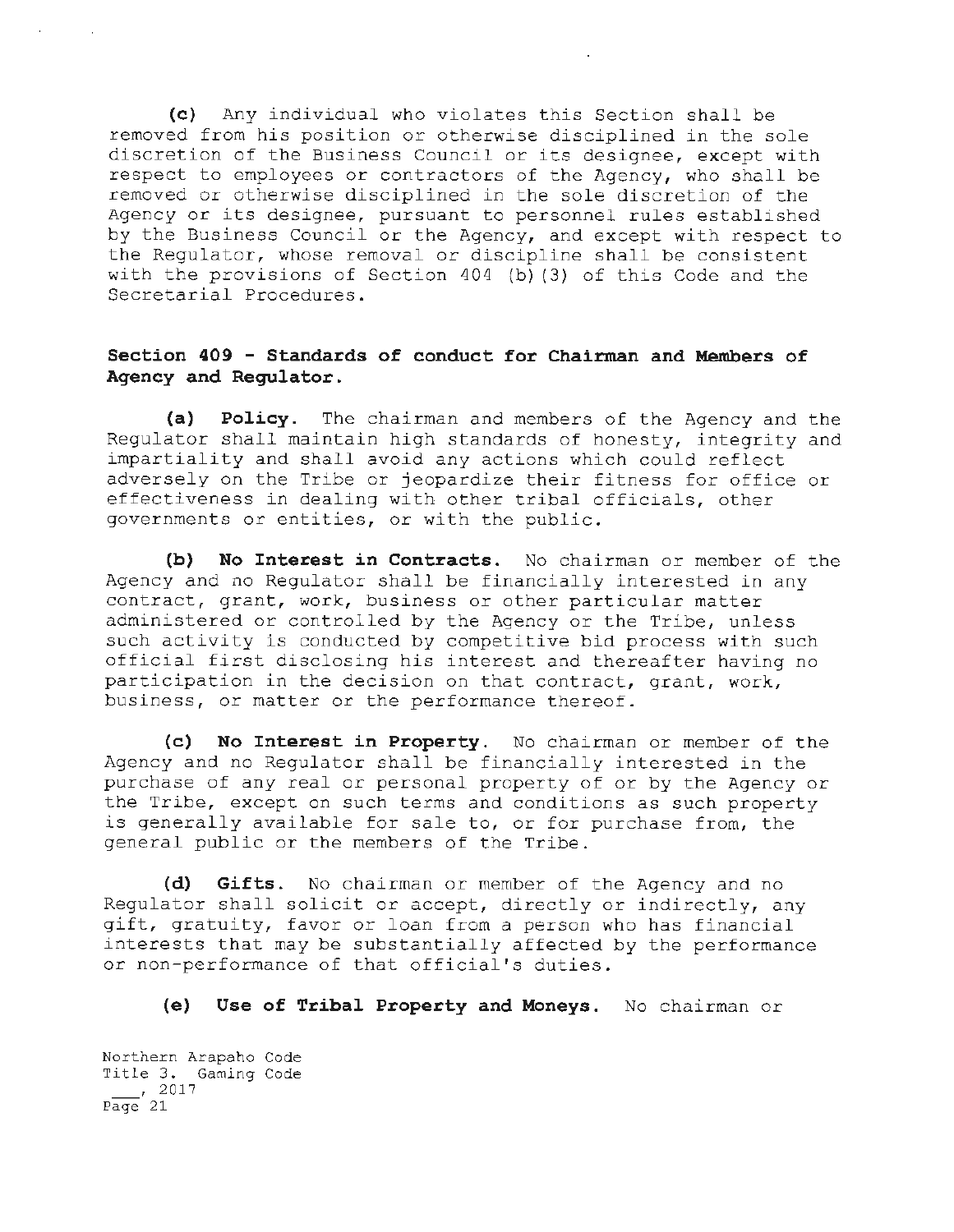member of the Agency and no Regulator shall use or receive any pay or thing of value from the Tribe, other than his salary for any work coming within the scope of his duties or reimbursement for reasonable expenses, nor receive or convert to his own use, even temporarily on loan, any property or money belonging to the Tribe for other than official purposes, nor use tribal purchase authority, even though reimbursement is made, for personal acquisitions.

**(f) Gaming.** No chairman or member of the Agency and no Regulator shall engage in any gaming at any gaming facility or operation of the Tribe at any time (whether on or off duty).

**(q) Sanctions.** Any individual who violates this Section shall be removed from his position or otherwise disciplined in the sole discretion of the Business Council, except with respect to the Regulator, whose removal or discipline shall be consistent with the provisions of Section 404 (b) (3) of this Code and the Secretarial Procedures.

#### **CHAPTER 5: FINANCIAL MATTERS**

### **Section 501 - Application of Net Revenues.**

(a) Net revenues from any tribal gaming activity are not to be used for any purpose other than:

**(a)** To fund tribal government operations or programs;

**(b)** To provide for the general welfare of the Tribe and its members (including per capitas conforming to the Act at 25 u.s.c. §2710 (b) (3));

(c) To promote the Tribe's economic development;

**(d)** To donate to charitable organizations;

**(e)** To help fund operations of local government agencies; or

**(f)** Other purposes permitted under the Act.

**(b)** At least two and one-half percent (2.5%) of the net revenue from gaming shall be dedicated to the purchase of land by

Northern Arapaho Code Title 3. Gaming Code ' 2017  $P\overline{age}$  22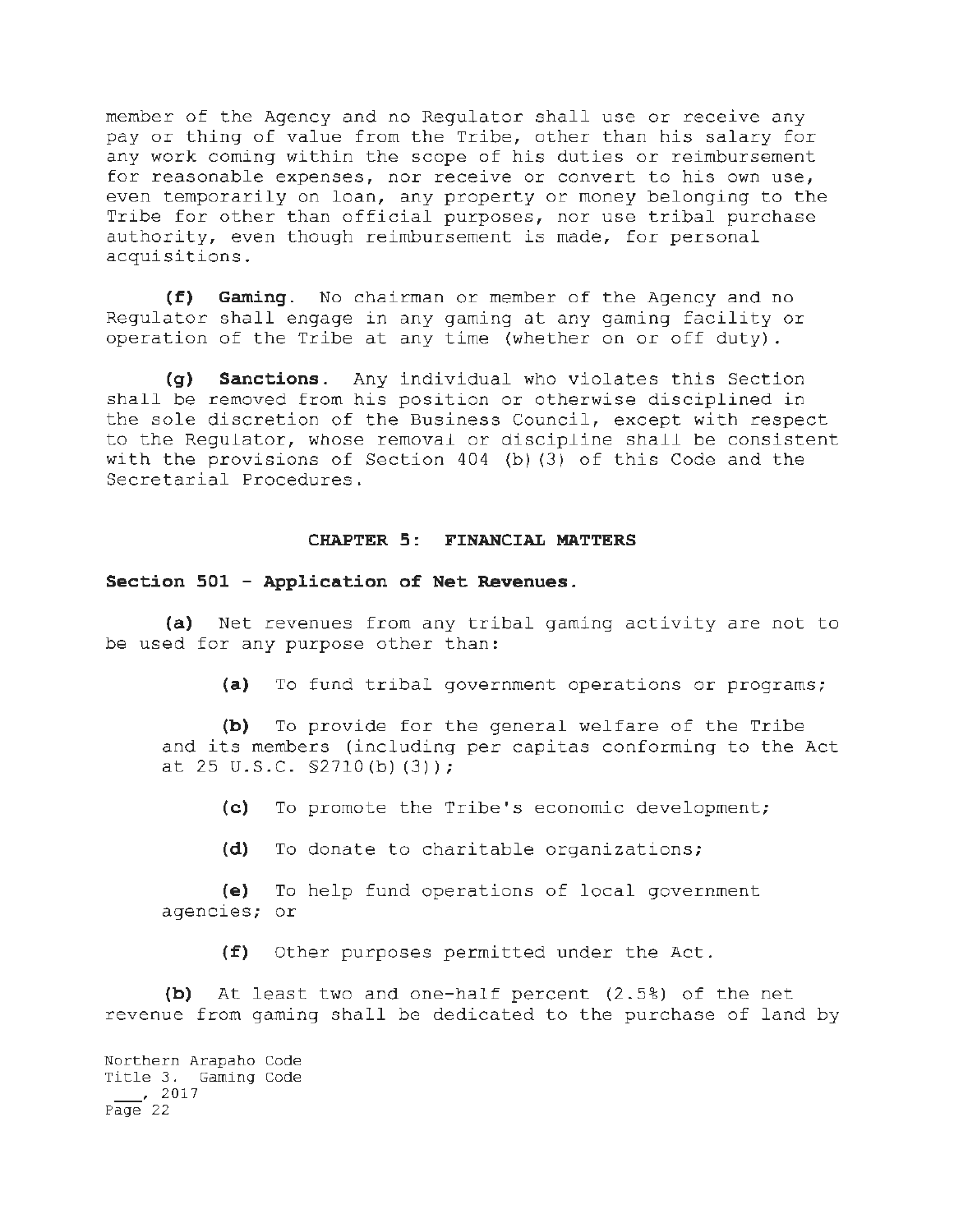and in the name of the Tribe. Said percentage shall be calculated based on the prior year's annual net revenue and shall be paid by the gaming enterprise(s) directly into a trust account established for this purpose and managed in accordance with fiduciary principles. Such payment shall be made in equal monthly installments or, in the alternative, may be prepaid in one or more lump sums.

**Section 502 - Budgets.** The Agency shall propose to the Business Council an annual operating and capital budget by October 20 of each year and may, in accordance with the budget, employ staff necessary to fulfill its responsibilities; and with the approval of the Business Council may retain legal counsel, consultants and other professional services, including investigative services, to assist it. Such expenses of the Agency shall be assessed against<br>the gaming operation. The Business Council shall approve, or The Business Council shall approve, or modify and approve, the Agency's budget by December 31 of each year. The Business Council shall provide such funding for the Agency as is reasonably necessary for the fulfillment of the Agency's obligations under this Code.

**Section 503 - Audits.** All gaming authorized under this Code shall be audited by an independent certified public accountant, at least annually, as required under 25 CFR §522.4(b) (3), and copies of the annual audit shall be provided to the Business Council, Agency and the Commission. All gaming-related contracts that result in purchase of supplies, services or concessions for Twenty-Five Thousand Dollars (\$25,000) in any year (except contracts for professional legal or accounting services) shall be specifically included within the scope of such audit. The Agency or Business Council may call for special audits at any time.

**Section 504 - Financial Management.** Unless otherwise specifically approved in writing by the Business Council, all financial matters of the Agency, including, without limitation, all purchase orders, payments, financial records and payroll, shall be processed through and by the Finance Department of the Tribe in accordance with general financial procedures approved by the Business Council. Gaming enterprise management and the Business Council shall be governed by fiduciary or trust principles and the obligation to exercise due care and prudent business judgment, including the obligation to avoid a material breach or default of any loan agreement involving the gaming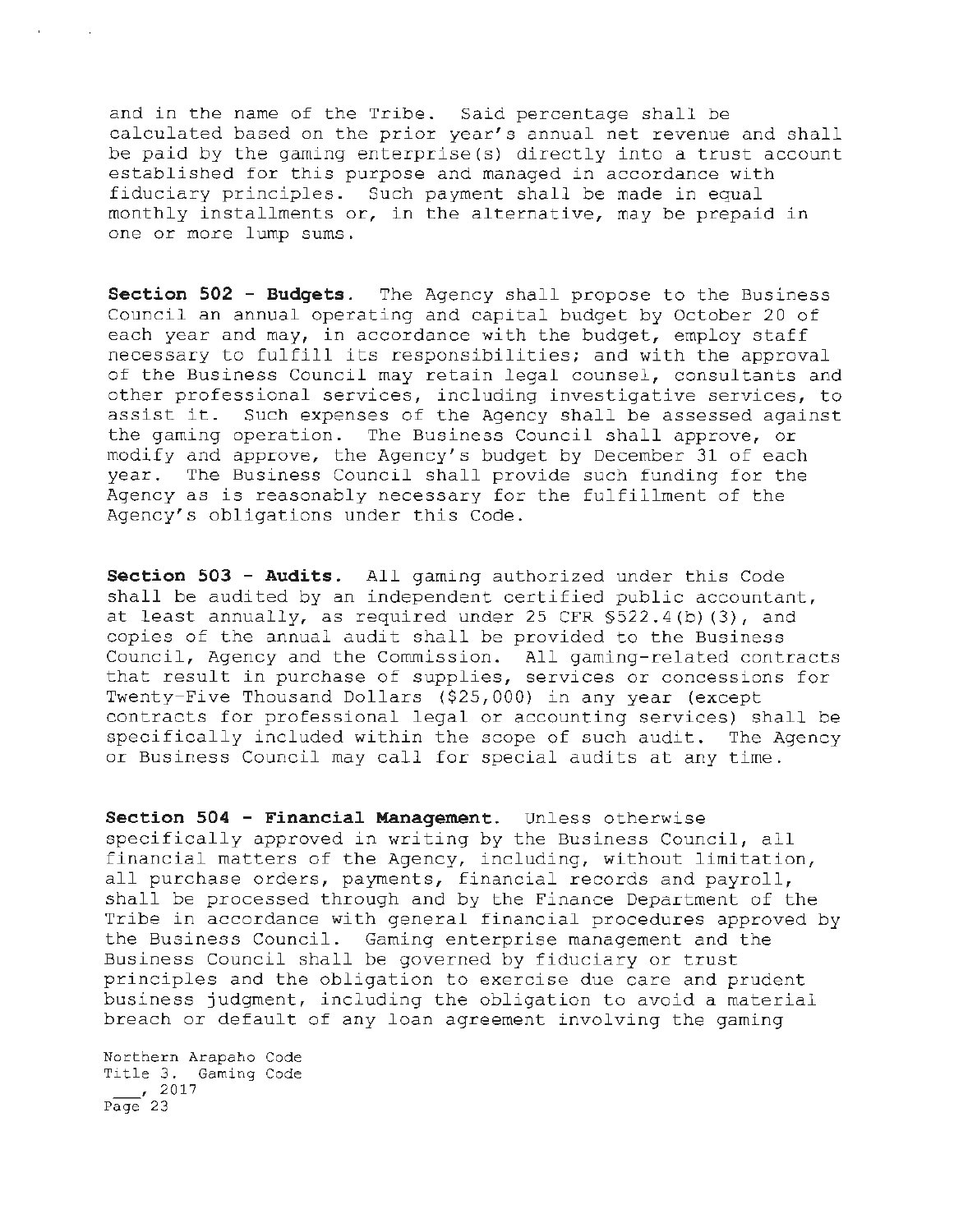facilities or gaming assets.

## **CHAPTER 6: BACKGROUND INVESTIGATIONS FOR PRIMARY MANAGEMENT OFFICIALS AND KEY EMPLOYEES.**

**Section 601 - Required Background Investigations.** All Primary Management Officials and key employees of any class II or III gaming operation, including the chairman and members of the Agency and the gaming manager, shall be subject to background investigations required by the Act, Commission regulations, this Code, and Secretarial Procedures. Background investigations shall be conducted at the outset of employment, shall be ongoing, and shall be at least as stringent as those in Parts 556 and 558 of Title 25 of the Code of Federal Regulations ("CFR"). The Business Council may accord responsibility to another entity with respect to background investigations. Otherwise, the Agency shall be directly responsible for such investigations.

**Section 602 - Statement of Responsibilities.** The Tribe is responsible for the conduct of background investigations and suitability determinations. The Agency shall have primary responsibility of conducting and causing to be conducted the background investigations, except that the Business Council shall have such responsibility with respect to the chairman and members of the Agency. Once an executive director of the Agency (or the chairman, in his stead) has been fully investigated and approved, the Agency may delegate to the director or the chairman the duty of conducting or causing to be conducted investigative work regarding other key employees and Primary Management Officials, if any, subject to the review and approval of the Agency. Selection of the above approach is based on the necessity of assuring adequate oversight and investigation of all key employees and Primary Management Officials.

**Section 603 - Notices to Applicants.** Any application forms for a key employee or Primary Management Official shall include a privacy notice pursuant to 25 CFR §556.2, a notice regarding penalties for false statements pursuant to 25 CFR §556.3, and any other notices required by applicable law.

**Section 604 - Information from Applicants.** The Agency shall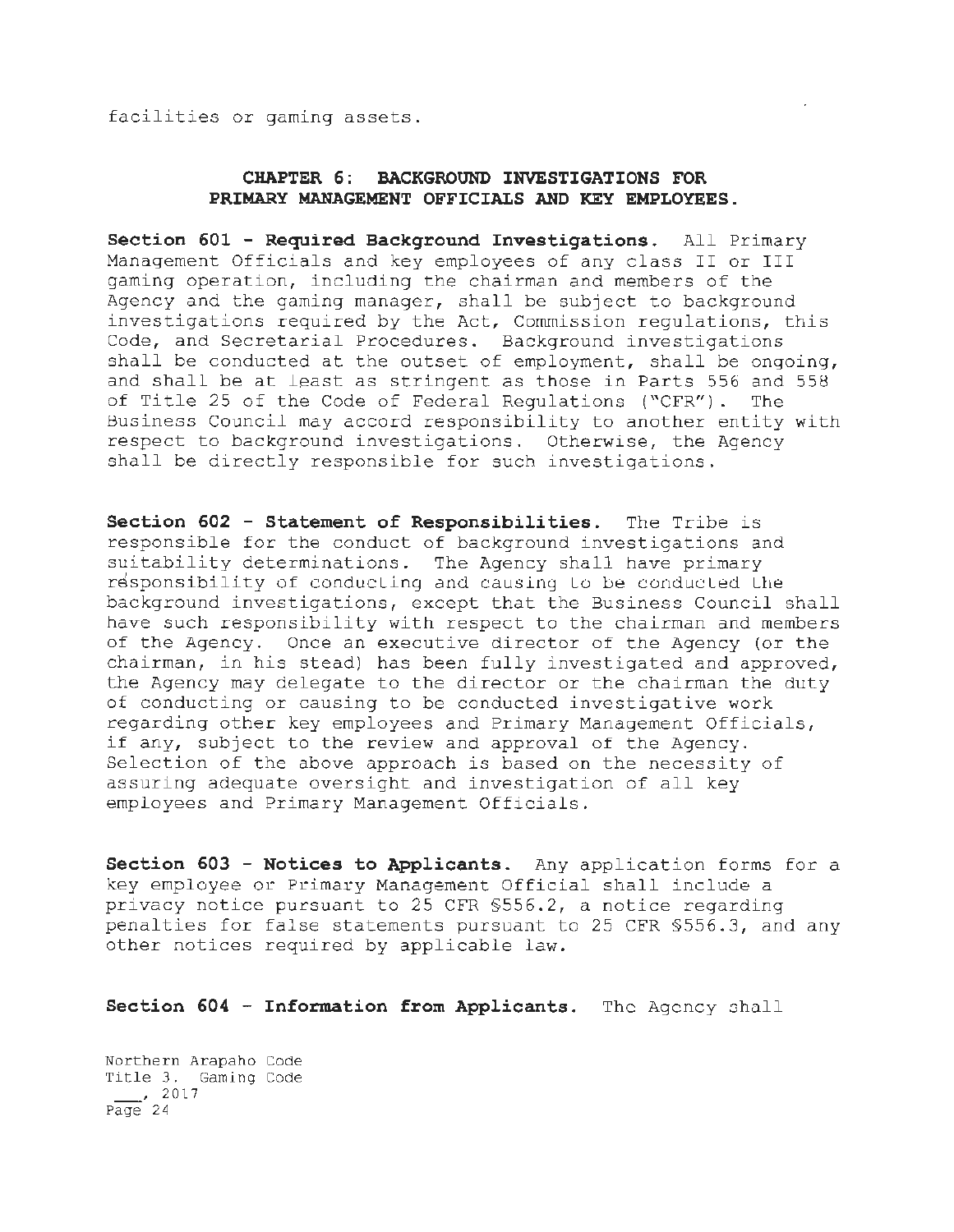obtain from any candidate for Primary Management Official or key employee at least the following information:

(a) Full name, other names used (oral or written), Social Security number(s), birth date, place of birth, citizenship, gender, and all languages (spoken or written);

(b) Currently and for the previous five (5) years: all business and employment positions held, ownership interests in those businesses, business addresses, and driver's license numbers;

(c) The names and current addresses of at least three personal references, including one personal reference who was acquainted with the applicant during each period of residence listed under subsection (d) below;

(d) Currently and for five (5) previous years: all residence addresses;

(e) Current business and personal telephone numbers;

(£) A description of any existing and previous business relationship with Indian tribes, including ownership interests in those businesses;

(g) A description of any existing and previous business relationships within the gaming industry, including ownership interests in those businesses;

(h) The name and address of any licensing or regulatory agency with which the person has filed an application for a license or permit related to gaming, whether or not such license or permit was granted;

(i) For each felony for which there is an ongoing prosecution or a conviction: the charge, the name and address of the court involved, the date, and the disposition;

(j) For each misdemeanor conviction or ongoing misdemeanor prosecution (excluding minor traffic violations) for ten (10} previous years: the charge, the name and address of the court involved, the date, and the disposition;

(k) For each criminal charge (excluding minor traffic

Northern Arapaho Code Title 3. Gaming Code , 2017 Page 25

 $\sim$   $\sim$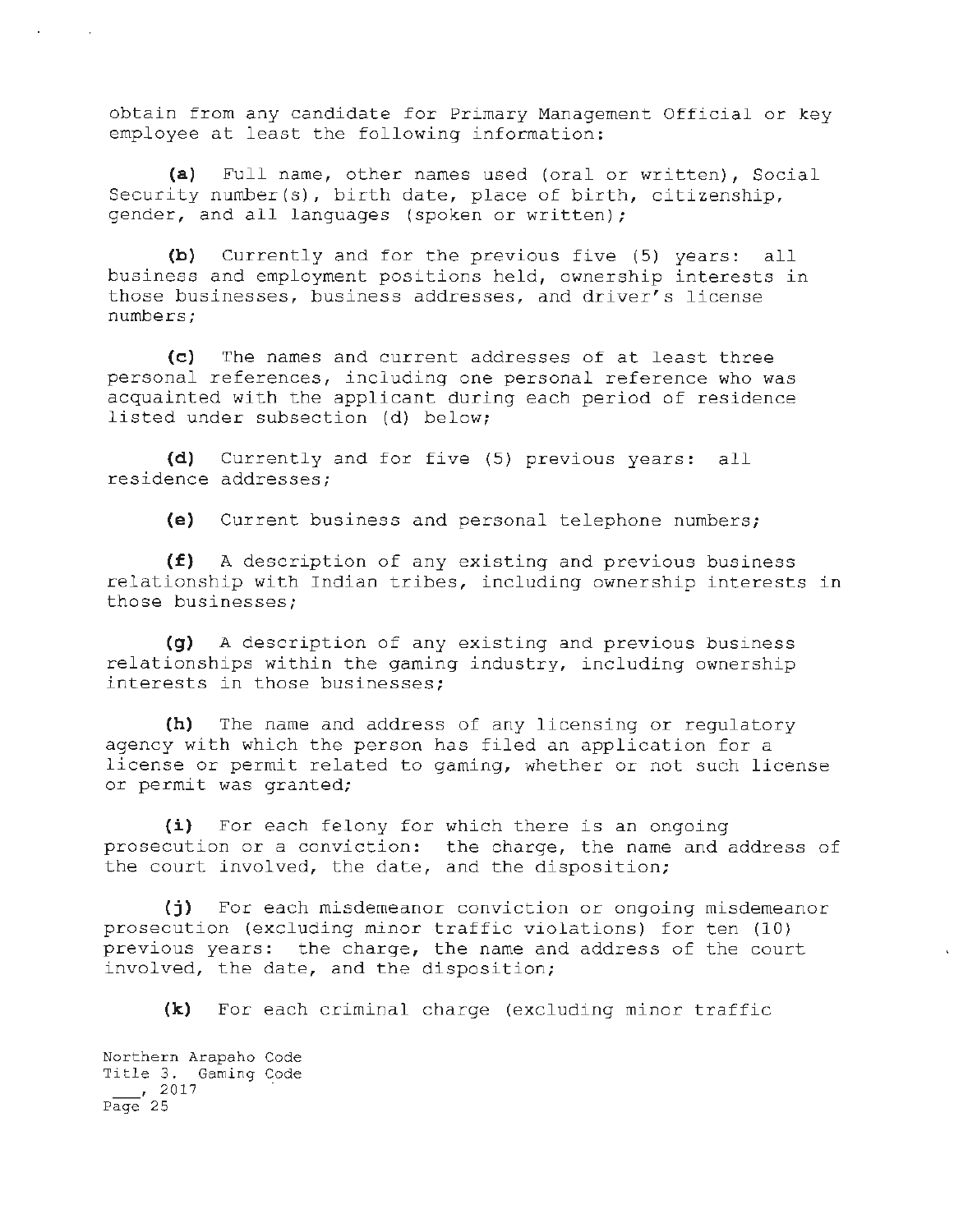charges), whether or not there is a conviction, if such criminal charge is within ten (10) years of the date of the application and is not otherwise listed: the criminal charge, the name and address of the court involved, and the date and disposition;

**(1)** The name and address of any licensing or regulatory agency with which the person has filed an application for an occupational license or permit, whether or not such license or permit was granted;

**(m)** ~ current photograph;

**(n)** Any other information the Agency or Business Council deems relevant; and

**(o)** fingerprints.

### **Section 605 - Rules regarding Background Investigations.**

**(a) Confidentiality of Third-Party Sources.** The Tribe, the Agency, and all affiliated agents and employees shall keep confidential the identity of each person interviewed in the course of a background investigation.

**(b) Retention of Records.** The Agency shall maintain and retain applications for employment and reports, if any, of background investigations for at least three (3) years from the date made or date of termination of employment, whichever is later. Such records shall be made available to the Business Council or Commission on request.

(c) **Content of Investigation Report.** Background investigations must be of sufficient quality to enable the Agency to make a determination under Section 604. All relevant information submitted by the applicant should be verified by written or oral communication and noted in the report. The investigation must include a thorough inquiry into the applicant's prior activities, criminal record, if any, and reputation, habits and associations. It must also include interviews with a sufficient number of knowledgeable people such as former employers, personal references, and others referred to in order to provide a basis for the Tribe to make a finding concerning the eligibility for employment in a gaming operation. The disposition of all potential problem areas noted and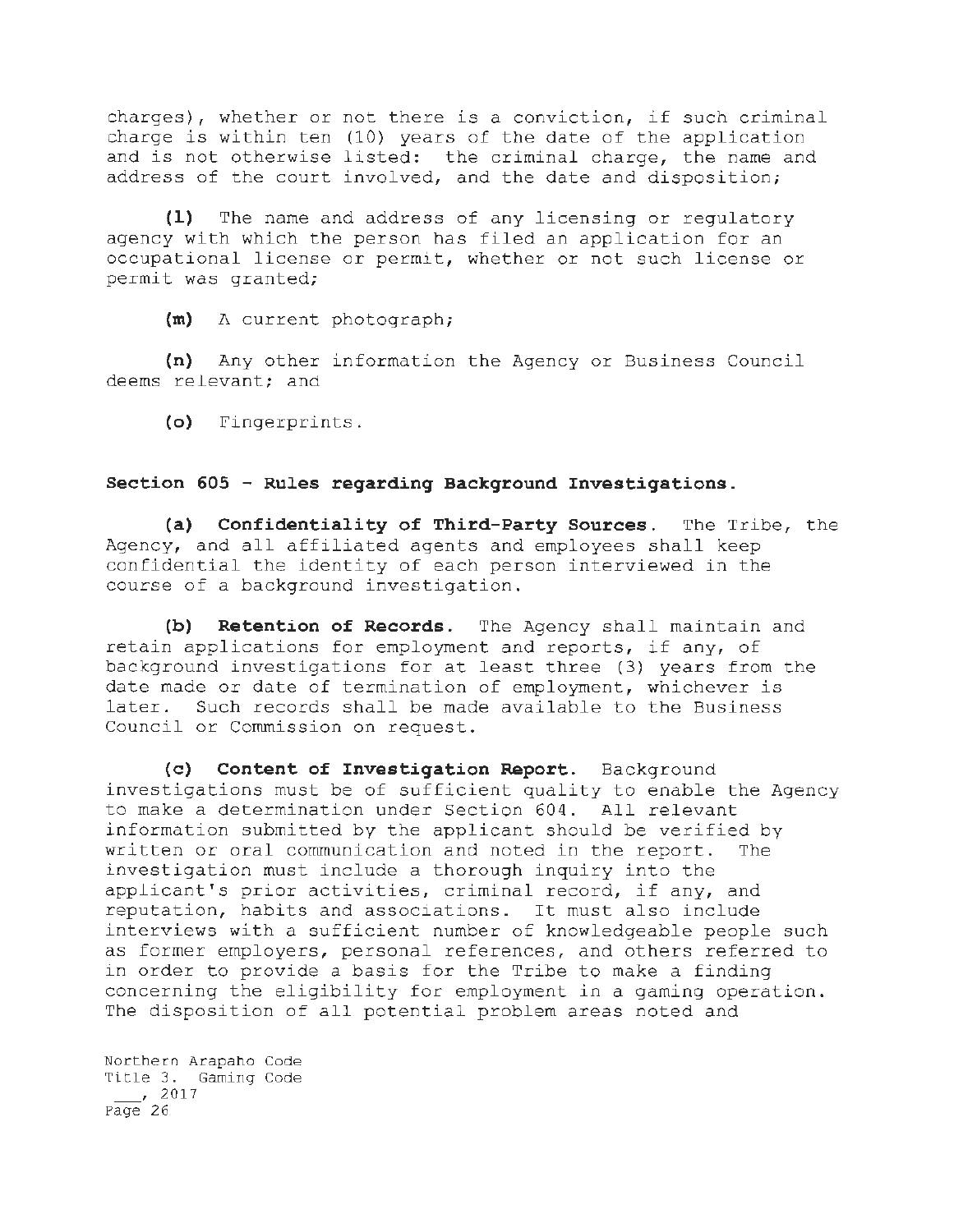disqualifying information obtained must be thoroughly documented. An investigative report shall include:

**(1)** A statement of all steps taken in conducting the background investigation;

**(2)** A statement of the results obtained;

(3) A statement of the conclusions reached by the investigator; and

**(4)** The bases for those conclusions.

### **Section 606 - Eligibility Determinations.**

**(a)** An authorized tribal official shall review a person's prior activities, criminal record, if any, and reputation, habits and associations to make a finding concerning the eligibility of a key employee or a Primary Management Official for granting of a gaming license. If the authorized tribal official, in applying the standards adopted in a tribal ordinance, determines that licensing of the person poses a threat to the public interest or to the effective regulation of gaming, or creates or enhances the dangers of unsuitable, unfair or illegal practices and methods and activities in the conduct of gaming, an authorizing tribal official shall not license that person in a key employee or Primary Management Official position.

**(b)** The Tribe's gaming operation shall not employ in a key employee or Primary Management Official position a person who has supplied materially false or misleading information or who has omitted material information required by law.

## **Section 607 - Reporting to the Commission.**

**(a) Notification regarding Background Investigations and Eligibility Determinations.** The Agency shall forward to the Commission the following with respect to all persons investigated as candidates for Primary Management Official or key employee:

**(1)** All application information described in Section 604 above;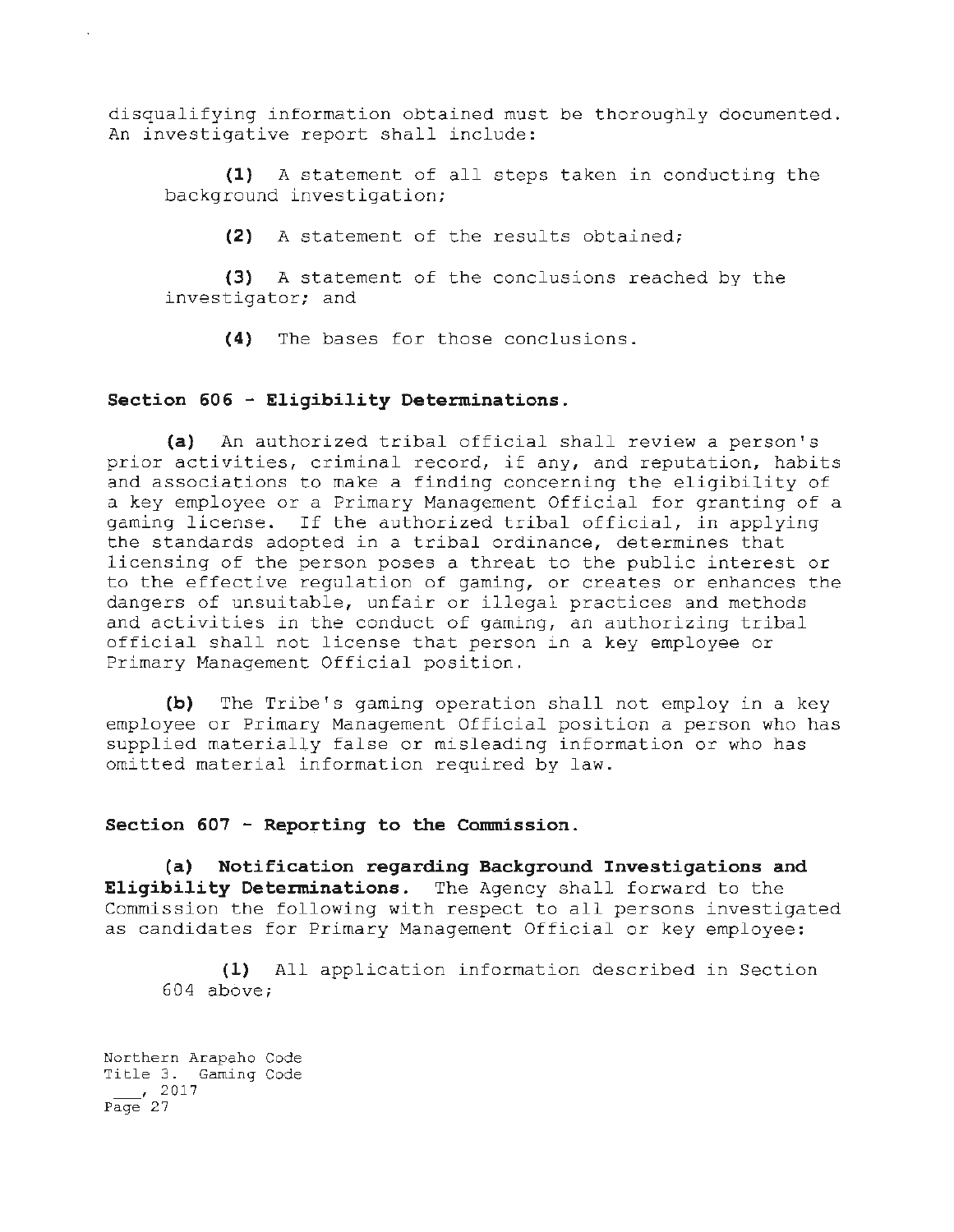**(2)** The investigative report described in Section 605;

**(3)** The Agency's eligibility determination described in Section 604; and

**(4)** A notification of the Agency's hiring decision.

## **(b) Procedure Following Decision to Hire Key Employee or Primary Management Official.**

**(1)** When a key employee or a Primary Management Official begins work at a gaming operation, the Agency shall:

**(A)** Forward to the Commission a completed application tor employment that contains the notices and information listed in 25 CFR §§556.2 (privacy notice); 556.3 (notice regarding false statements), and 556.4 (background investigations); and

(B) Conduct a background investigation under 25 CFR part 556 and Sections 601 through 606 of this Code to determine the eligibility of the key employee or Primary Management Official for continued employment in a gaming operation.

**(2)** Upon completion of a background investigation and a determination of eligibility for employment in a gaming operation under this Code, the Agency shall forward a report under 25 CFR §556.5(b) and this Code to the Commission within sixty {60) days after an employee begins work, or within sixty (60} days of the approval of this Code by the chairman of the Commission. A gaming operation regulated under this Code shall not employ a key employee or Primary Management Official who does not have a permanent license after ninety (90) days.

**(3)** During a 30-day period beginning when the Commission receives a report submitted under this Code, the chairman of the Commission may request additional information from the Tribe concerning a key employee or a Primary Management Official who is the subject of such report. Such a request shall suspend the 30-day period until the chairman receives the additional information.

 $\ddot{\phantom{0}}$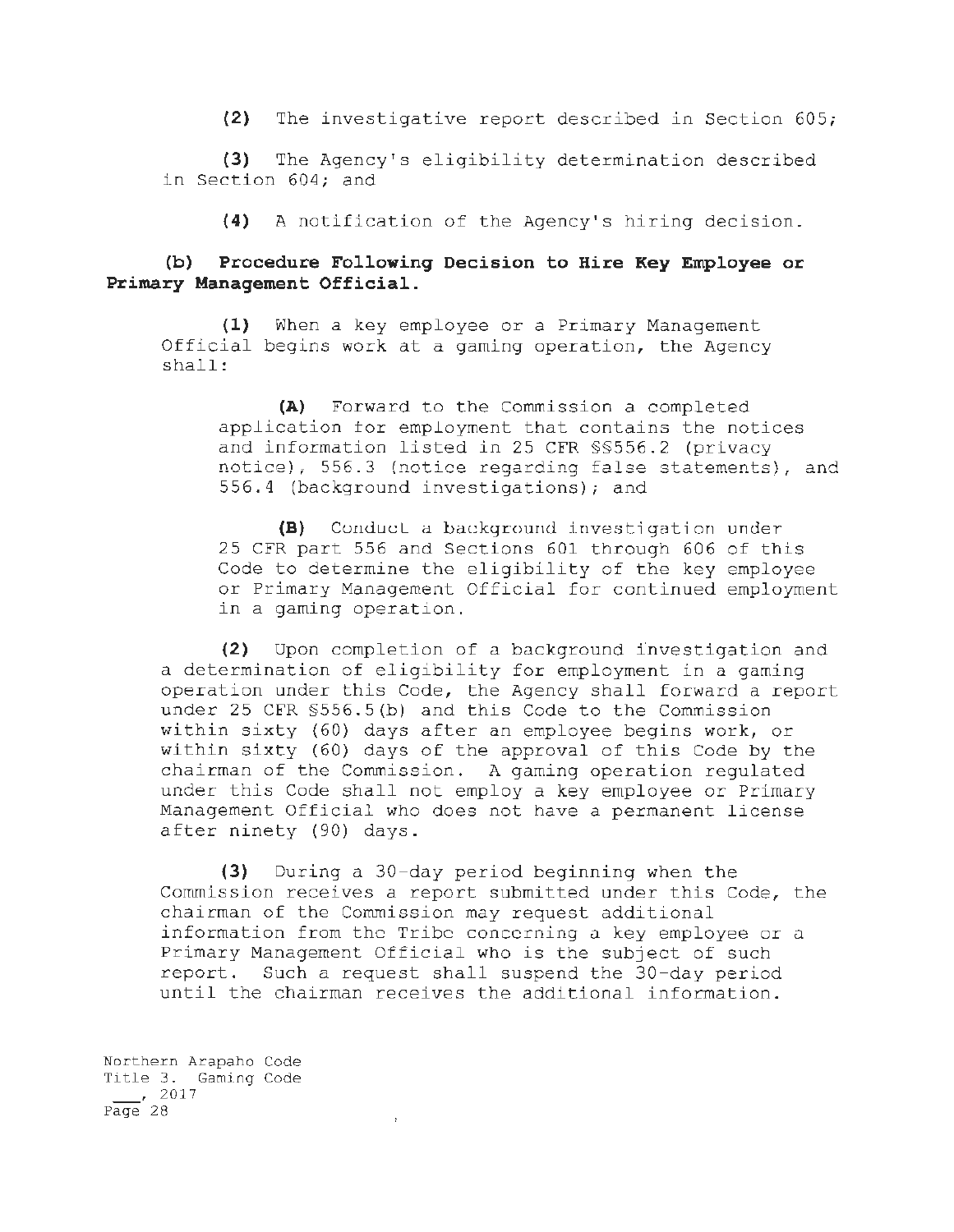**(4)** If, within the 30-day period described in the above subsection, the Commission notifies the Tribe that it has no objection to the issuance of a license pursuant to a license application filed by a key employee or a Primary Management Official for whom the Tribe has provided the required application and investigative report to the Commission, the Agency may go forward and issue a license to such applicant.

**(5)** If, within the 30-day period described in subsection 607 (b) (3) above, the Commission provides the Tribe with a statement itemizing objections to the issuance of a license to a key employee or to a Primary Management Official for whom the Tribe has provided the required application and investigative report to the Commission, the Tribe shall reconsider the application, taking into account the objections itemized by the Commission. The Tribe shall make the final decision whether to issue a license to such applicant.

**(6)** If, after the issuance of a gaming license, the Commission notifies the Tribe that it has received reliable information indicating that a key employee or Primary Management Official is ineligible for employment under applicable law, the Tribe shall suspend the license of such person and notify in writing the licensee of the suspension and the proposed revocation. The Tribe shall notify the licensee of the time and place for a hearing on the proposed revocation of a license. After a revocation hearing, the Tribe shall decide to revoke or to reinstate a gaming license. The Tribe shall notify the Commission of its decision.

#### **CHAPTER 7: LICENSES**

**Section 701 - Licenses.** All gaming employees shall be required to obtain a tribal license from the Agency, and for that purpose the Agency shall conduct or cause to be conducted background investigations of all such persons (who are eighteen (18) years of age or older) or entities and shall deny or revoke such licenses for any whose prior activities, criminal record, if any, or reputation, habits and associations pose a threat to the public interest or to the effective regulation of gaming, or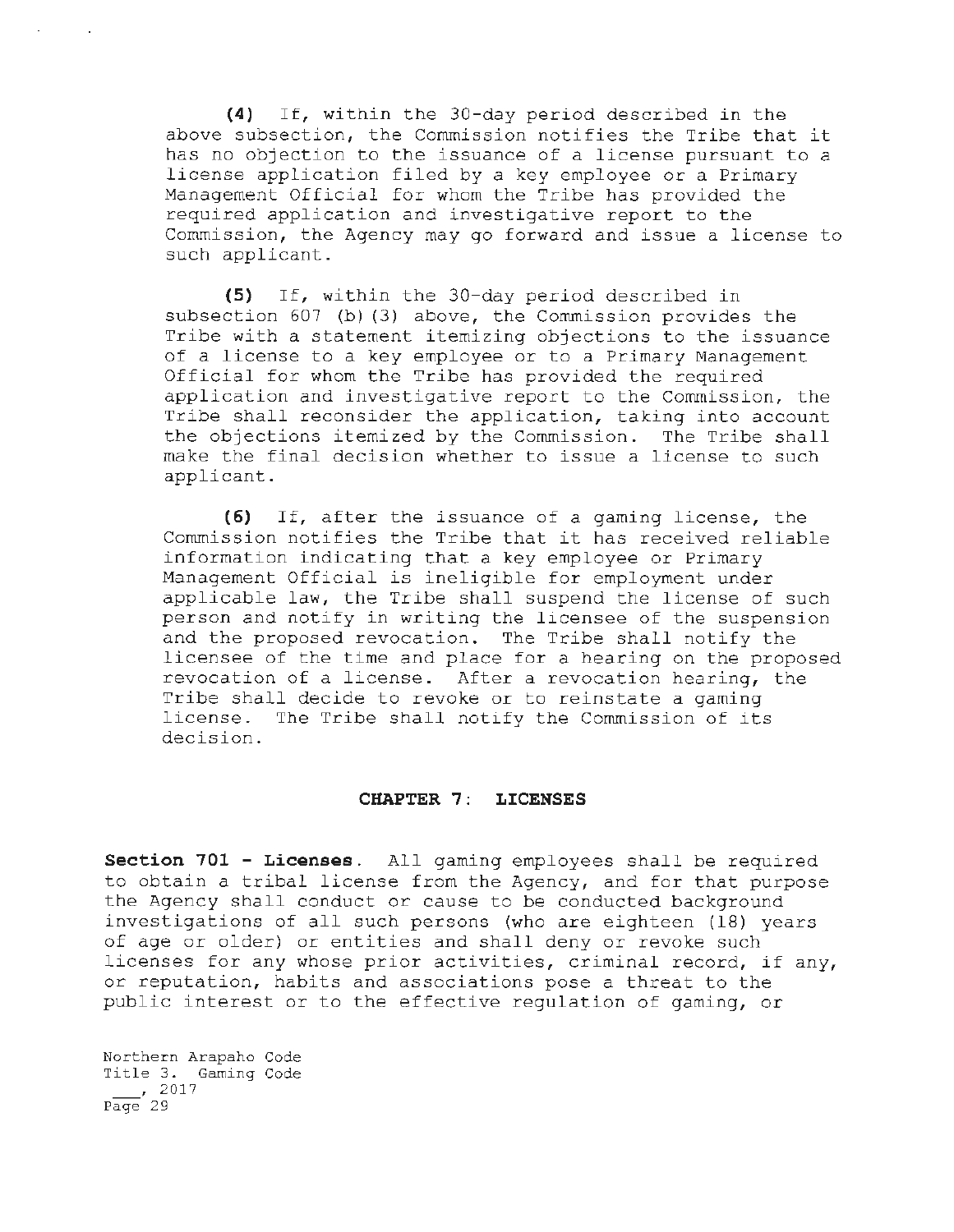create or enhance the dangers of unsuitable, unfair or illegal practices and methods and activities in the conduct of gaming. No license shall be issued to any person convicted of a felony or gaming offense. No license shall issue for a term exceeding twenty-four (24) months, but licenses may be renewed in accordance with rules or procedures established by the Agency. Temporary licenses may be issued in accordance with rules or procedures established by the Agency, but shall expire no later than 90 days after issuance and may not be renewed.

**Section 702 - Backqround Investigations.** Before issuing a license to a gaming employee, the Agency shall forward the results of any background investigation to the Commission.

**Section 703 - Additional Requirements.** The Tribe shall meet the following additional requirements:

**(a)** Before issuing a license to a PMO or to a key employee, the Tribe must submit a notice of results of the applicant's background investigation to the Commission no later than sixty (60) days after the applicant begins work, which includes specific items to be included in the notice of results.  $(S556.6(b) (2))$ ;

**(b)** The Tribe must reconsider a license application for a PMO or key employee if, within thirty (30) days of NIGC receiving notice of results, NIGC provides the Tribe with a statement itemizing the objections to issuance of such license.  $(S558.2(c))$ ;

**(c)** The Agency must notify NIGC of the issuance of <sup>a</sup> license to a PMO or a key employee within thirty (30) days of its issuance.  $(S558.3(b))$ ;

**(d)** If the Tribe does not license an applicant, it must:

**(1)** Nollfy NIGC; dnd

**(2)** Forward a copy of its eligibility determination and notice of results to NIGC for inclusion in the Indian Gaming Individuals Record System.  $(S558.3(d))$ ; Gaming Individuals Record System.

**(e)** The Tribe must retain the following documentation for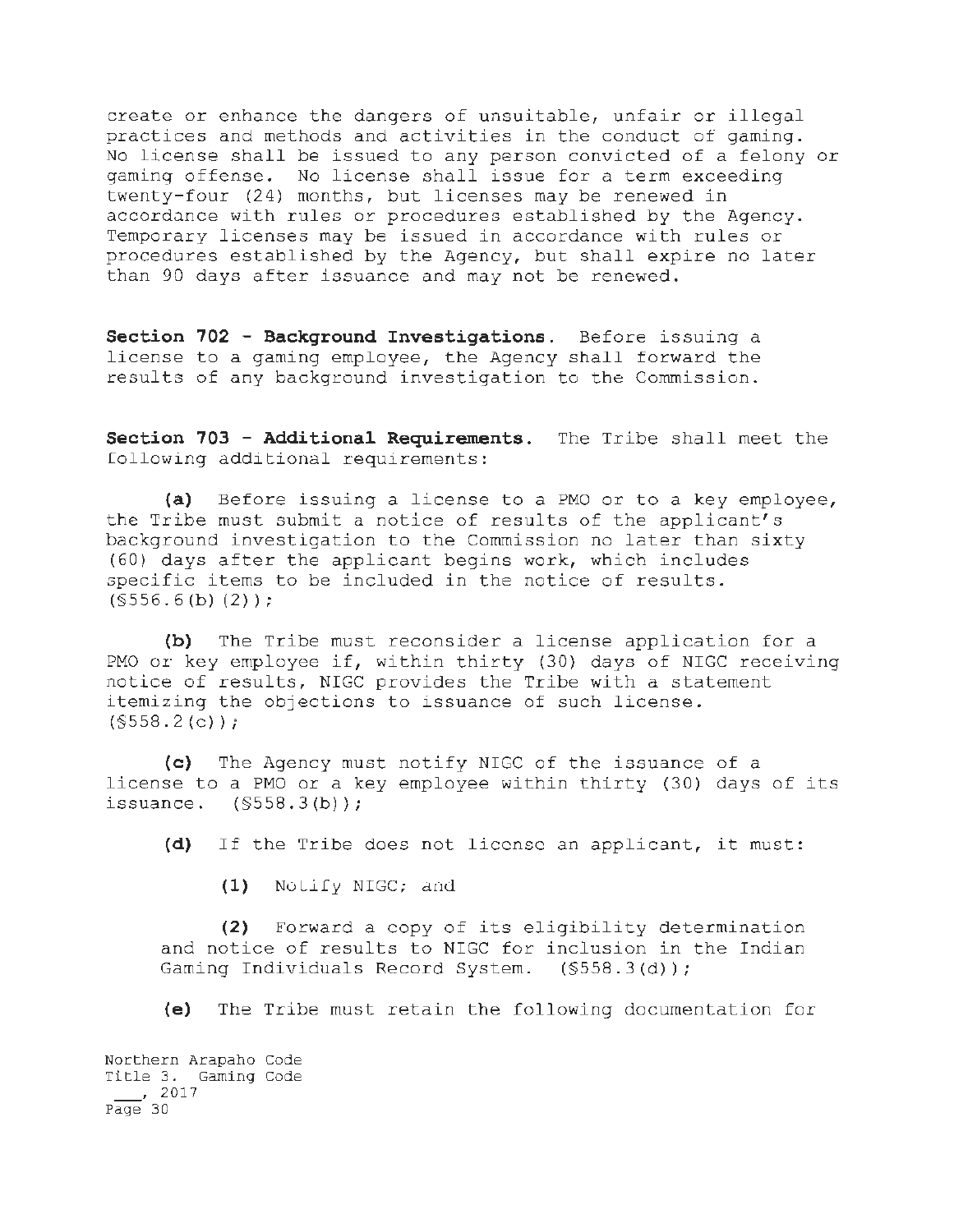no less than three (3) years from the date of a PMO or key employee's employment termination:

- **(1)** Applications for licensing;
- **(2)** Investigative reports; and
- (3) Eligibility determinations. (§558.3(e));

**(f)** A right to a revocation hearing vests only upon receipt of a license granted under an ordinance approved by the NIGC chair.  $(S558.4(d))$ :

**(q)** The Tribe must notify NIGC of a decision to revoke or reinstate a license within forty-five (45) days of receiving notification from NIGC that a PMO or key employee is not eligible for employment.  $(S558.4(e))$ .

**Section 704 - Licensing Decision.** If the Agency determines on the basis of a background investigation and such other information as it may obtain that the applicant is qualified for a gaming license, the Agency shall issue such license. The Agency may impose any reasonable qualifications on such license it deems appropriate.

### **Section 705 - Work Permits.**

à.

(a) Any person who is not a gaming employee but works at any facility where authorized gaming occurs or is supervised or administered must obtain a non-gaming work permit. Such work permits shall be issued upon determining that the employee is not a threat to the effective regulation of gaming and creates no risk or enhances no danger of unfair or illegal practices, methods or activities in the conduct of gaming on the Reservation. All applicants for work permits shall provide the information required in Secretarial Procedures.

**(b)** No work permit shall be issued to any person convicted of:

**(1)** A gaming offense; or

**(2)** A felony which the Agency determines is a threat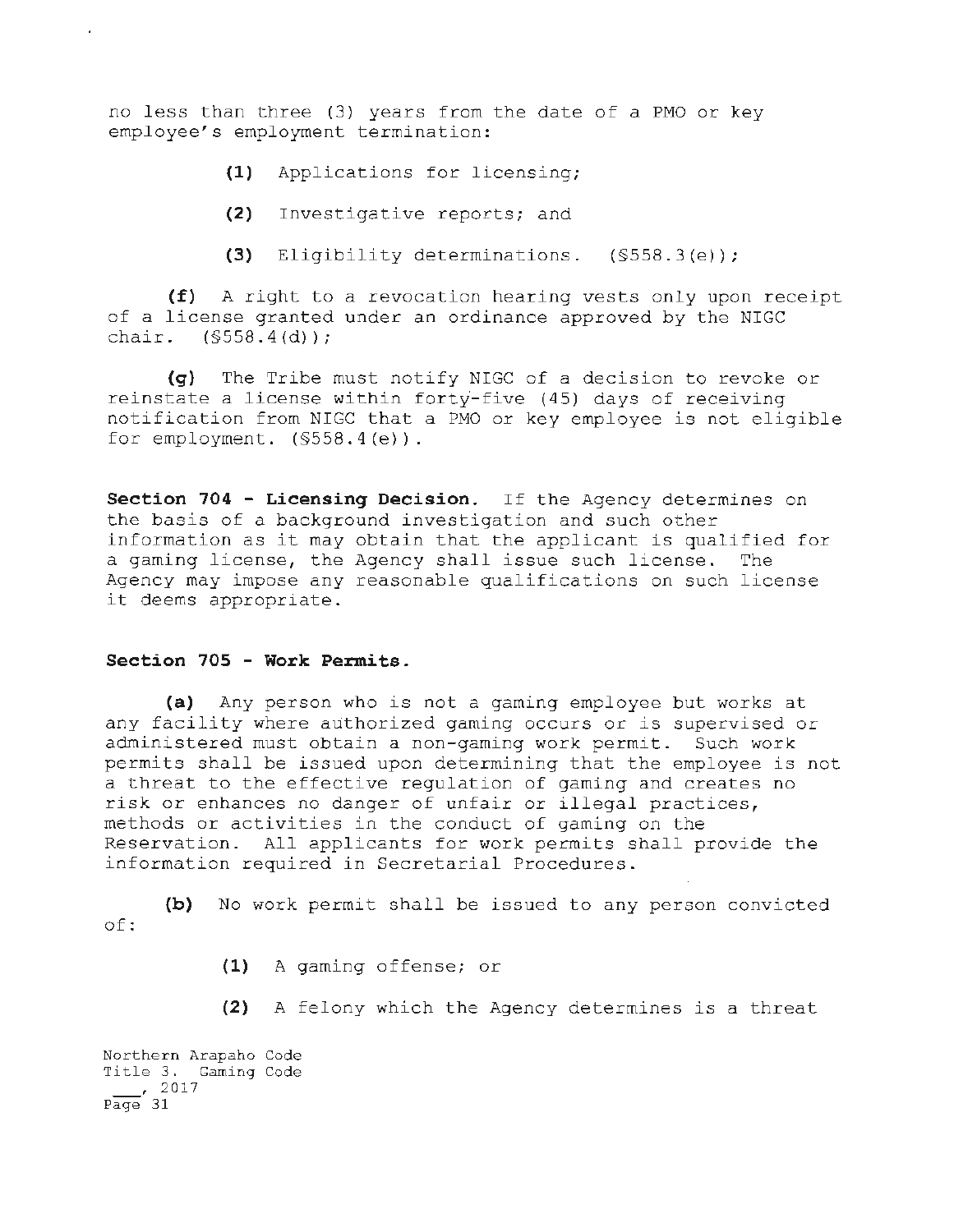to the integrity or reputation of gaming by the Tribe.

(c) In order to accommodate special circumstances that may apply to persons under the age of eighteen (18) years, the Agency may establish separate rules or procedures for permits to those persons, but such permits shall expire when the individual reaches the age of eighteen (18) years.

**(d)** No permit shall be issued for a term exceeding twentyfour (24) months, but permits may be renewed in accordance with rules or procedures established by the Agency.

**(e)** Temporary permits may be issued in accordance with rules or procedures established by the Agency, but shall expire no later than ninety (90) days after issuance and may not be renewed.

**Section 706 - Licensing of Vendors, etc.** Any person or entity proposing to sell, lease or otherwise provide electronic games of chance, other gaming devices, or gaming services to the Tribe (including, without limitation, gaming device sales personnel and technicians) are required to obtain a license from the Tribe. The standards with respect to such licenses are the same as those applicable to gaming employees, except that if applicant is a corporation, trust or partnership, applications must be made by any person or entity holding ten percent (10%) or more of any beneficial or legal interest in such entity and, if publicly held, all officers and directors.

#### **CHAPTER 8: HEARINGS AND APPEALS**

**Section 801 - Licensing Decisions.** Any person whose application for a gaming-related license is denied, or whose license has been suspended or revoked, may request a hearing before the Agency by written request submitted within fifteen (15) days following receipt of notice of the action of the Agency. The Agency shall hold a hearing within thirty (30) days of the filing of the request.

**Section 802 - Patron Disputes Regarding Particular Wagers.** Any complaint by a patron regarding a particular wager should be brought to the attention of the gaming manager or his designee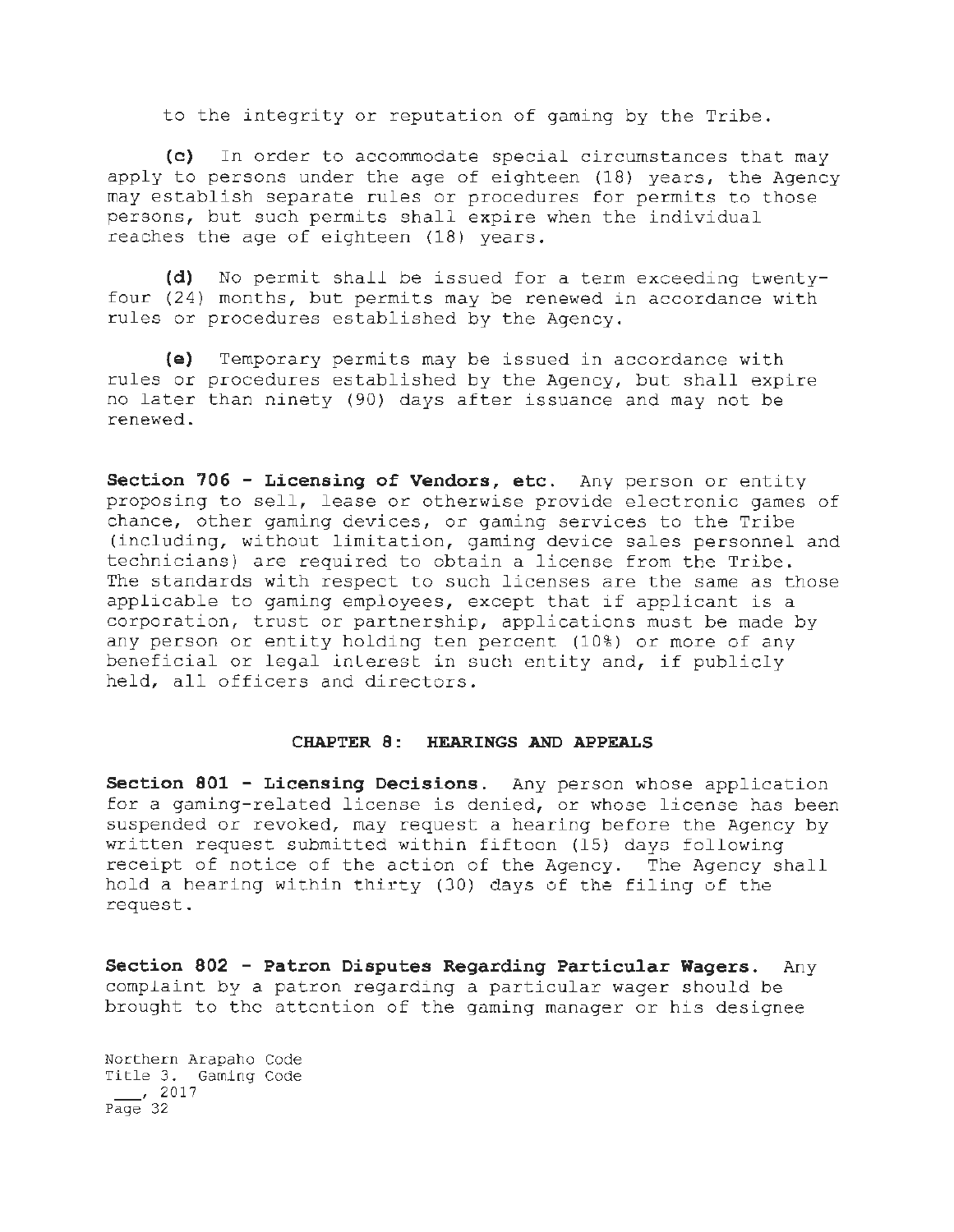immediately. If the gaming manager or his designee cannot promptly resolve the dispute, he shall immediately contact the Agency or Agency staff who will take witness statements and reasonable steps to secure physical evidence, if any. The patron may request a hearing before the Agency by written request submitted within seventy-two (72) hours from the events complained of, stating the relevant facts and circumstances in detail. The Agency shall respond and, if necessary, hold a hearing within thirty (30) days of the filing of the request.

### **Section 803 - Appeal to Tribal Court.**

**(a)** Any rulings of the Agency under Sections 801 or 802 above, or assessment by the Agency of a penalty under Chapter 9, may be appealed within fifteen (15) days of the Agency's decision to Tribal Court in an action naming the Agency as sole defendant. In any such action, the Tribal Court shall give appropriate deference to the expertise of the Agency. The sovereign immunity of the Agency is waived, only with respect to such action, but only if filing deadlines are strictly followed, and only to the extent of either an order affirming the Agency's decision, or:

**(1)** In a licensing dispute, to an order awarding or reinstating a license;

(2) In a patron dispute regarding a particular wager, to an order that a patron is entitled to a jackpot or payoff, or to return of the wagered amount; or

(3) Regarding assessment of penalties by the Agency, to an order reversing, abating, reducing or enhancing that penalty.

**(b)** The Tribal Court may impose conditions on the above awards of relief. In no event may the Tribal Court assess prejudgment interest, costs, back pay, attorney fees, or other damages or relief against the Agency or the Tribe. The public interest in the integrity of gaming *is* such that the burden of proof with respect to gaming issues, especially regarding fitness for licensing, shall be by clear and convincing evidence and shall be upon the individual or entity challenging the Agency. All determinations of the Tribal Court under this Section are final and subject to no further appeal.

Northern Arapaho Code Title 3. Gaming Code  $\frac{1}{2}$ , 2017 Page 33 т.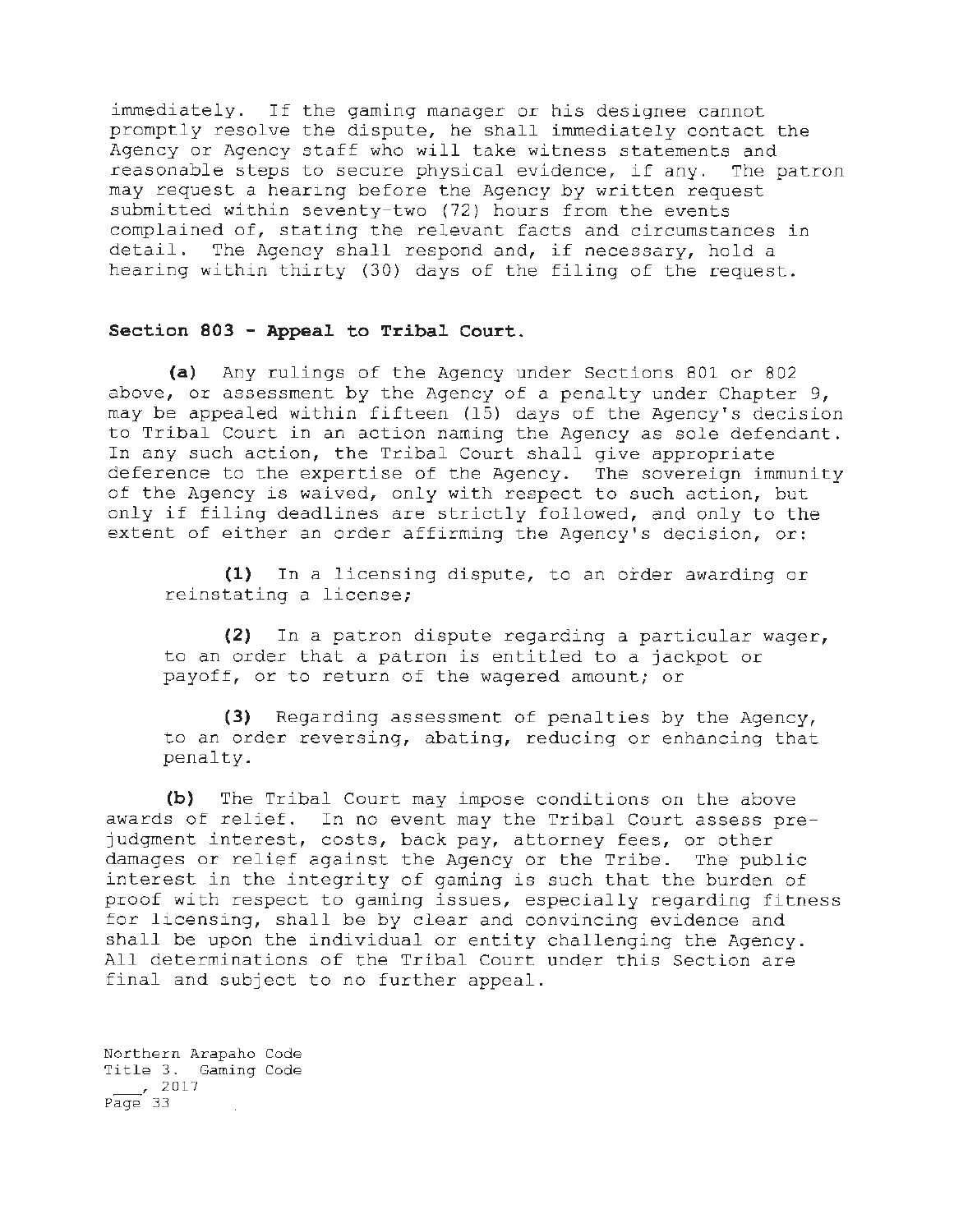**Section 804 - Confidential Information.** Where Agency action is based upon confidential information which may not as a matter of law or policy be disclosed to the aggrieved person, such circumstances shall not be qrounds for reversal of the Agency's decision, and the aggrieved person shall have no right to such confidential information in proceedings before either the Agency, Tribal Court or any other forum.

**Section 805 - Hearing Procedures.** The Agency, Business Council or Tribal Court may adopt such additional procedures and rules for the conduct of hearings as either deems necessary or convenient so long as they are consistent with this Code and other provisions of applicable law.

### **CHAPTER 9: PROHIBITED ACTS AND PENALTIES**

**Section 901 - Prohibited Acts.** It shall be a violation of this Code for any person within the Tribe's jurisdiction to:

**(a)** Conduct or participate in any class II or III gaming operation on the Reservation other than at gaming facilities licensed by the Northern Arapaho and/or Eastern Shoshone Tribe, unless otherwise permitted pursuant to Section 302.

**(b)** Receive, distribute, apply or divert any property, funds proceeds or other assets of the gaming operation to the benefit of any person except as authorized by this Code, Secretarial Procedures, or the Act.

**(c)** Tamper with any equipment used in the conduct of tribal gaming operations, or do any other act in connection with tribal gaming operations, with the intent to cause any person to win or lose any wager other than in accordance with the publicly announced rules of such gaming operation.

**(d)** Alter or misrepresent the outcome or other event on which wagers have been made after the outcome is made sure, but before it is revealed to the players.

**(e)** Place, increase or decrease a bet or to determine the course of play after acquiring knowledge not available to all players of the outcome of the game or any event that affects the outcome of the game or which is the subject of the bet, or to aid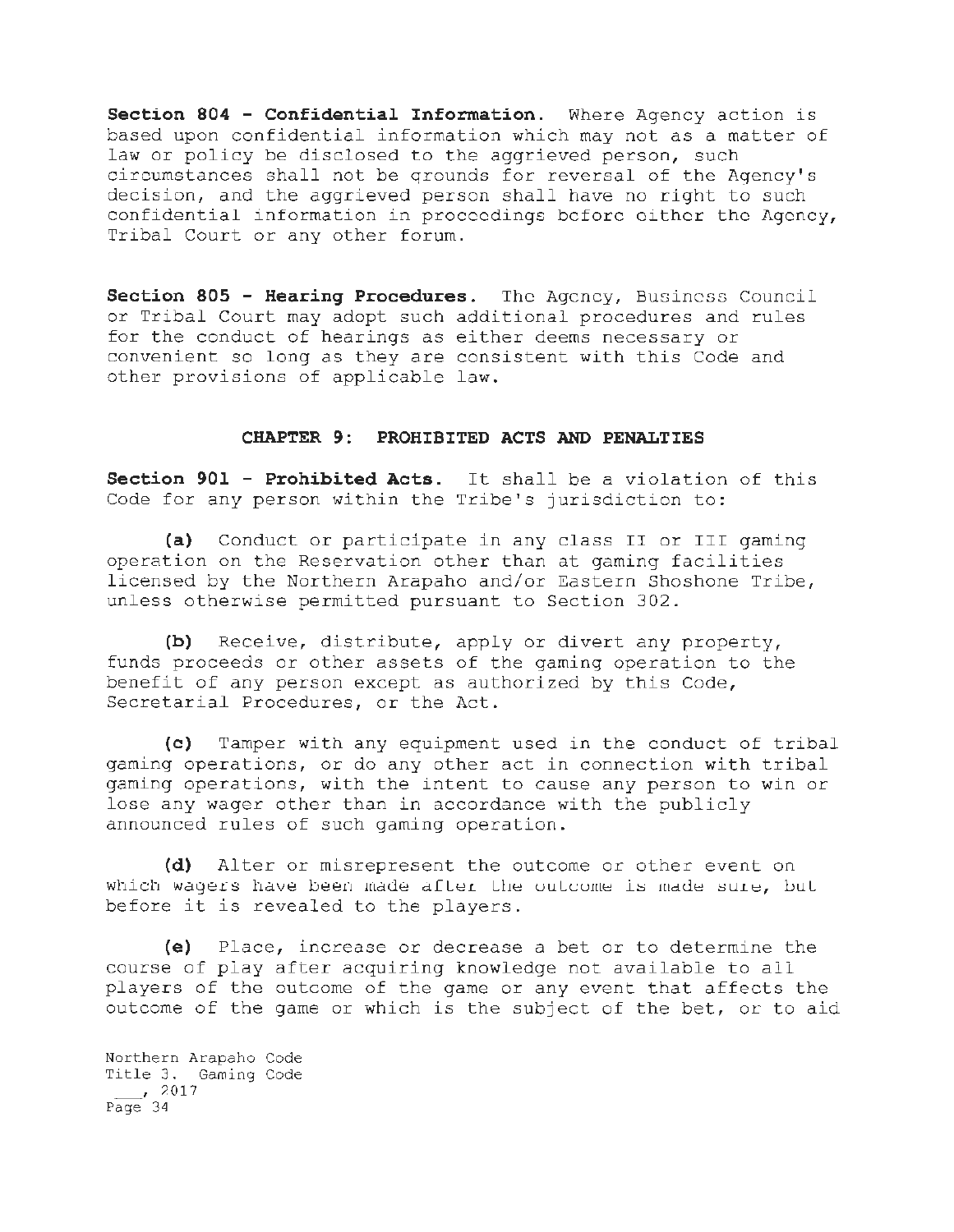anyone in acquiring such knowledge.

 $\mathbf{r}$ 

(£) Claim, collect or take, or attempt to claim, collect or take, money or anything of value in or from a gaming device, machine or dispenser with intent to defraud, without having made a wager, or to claim, collect or take an amount greater than the amount won.

**(g)** Place, increase or reduce a bet after acquiring knowledge of the outcome of the game or other event which is the subject of the bet, including past-posting, pressing and pinching bets.

**(h)** Manipulate, with the intent to cheat, any component of an electronic gaming device, machine or dispenser in a manner contrary to the designed and normal operational purpose for the component.

**(i)** Use other than coins or tokens approved by the Agency or other lawful legal tender, or use a coin not of the same denomination as the coin is intended to be used in the gaming device.

(j) Possess or use any device or means to cheat while at the gaming facility.

**(k)** Behave in a threatening, disorderly or disruptive manner or disturb the peace at any tribal gaming facility.

**(1)** Engage in class II or III gaming if under the age permitted for gaming by Secretarial Procedures or assist, permit or facilitate gaming by such person.

**Section 902 - Penalties.** Any person within the jurisdiction of the Tribe who violates any provision of this Code, including the provisions of Secretarial Procedures, shall be subject to civil penalties, including exclusion from employment or other involvement with any tribal gaming operation, denial or revocation of a tribal gaming license, exclusion from attendance at any tribal gaming facility, exclusion from the Reservation if a non-member of the Tribe, or, with respect to any person subject to the criminal jurisdiction of the Tribe, a fine of not more than Five Thousand Dollars (\$5,000) for each such violation. The Agency established pursuant to this Code shall have the

Northern Arapaho Code Title 3. Gaming Code  $\frac{1}{2017}$ Page 35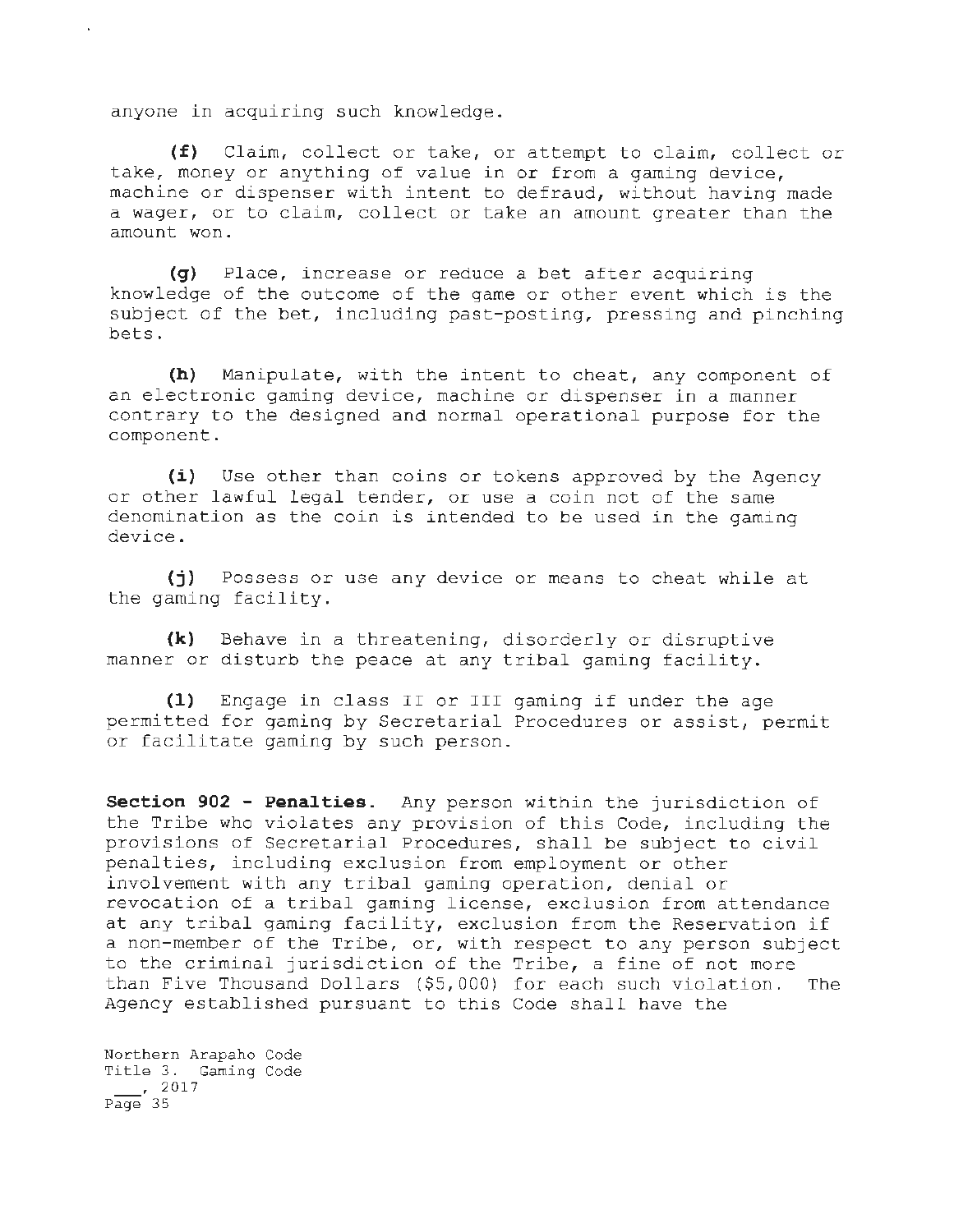jurisdiction to impose any such penalties on any person within the jurisdiction of the Tribe, except with respect to exclusion from the Reservation, which the Agency may recommend for action by the Business Council.

History: 1995. Title 3. The Northern Arapaho Gaming Code was enacted by the Northern Arapaho Tribe by resolution of the Northern Arapaho Business Council dated July 18, 1995, Resolution No. 1995-7386. Section 603 was amended by resolution of the Northern Arapaho Tribe on October 26, 1995, Resolution No. 1995-7433. The Code was subsequently approved by the National Indian Gaming Commission. The Code was re-codified as Title 3 of the Northern Arapaho Code (N.A.C.) without substantive change on June 6, 2000, by NABC Resolution No. 2000-8291. SecLions 201, 302, 401-405, 502-503, 601-602, 604-605, 607, 701, '/OJ-"/05, 802-804, and 901-902 were amended and Sections 406-408 and 504 were added by resolution of the NABC on August 21, 2001, Resolution No. 2001-8444, and were approved by the NIGC on November 30, 2001. Two technical amendments corrected internal code citations by resolution of the NABC on January 3, 2002, Resolution No. 2002-8492. Sections 201, 304-306, 401, 403-404, 407, 502, 601, 704, 901 and 902 were amended by resolution of the NABC on July 11, 2005, Resolution No. 2005-8923 (effective on the date of NIGC approval), and were approved by the NIGC on September 29, 2005. Section 404 was drafted in coopcration with the NIGC and as part of the Class III gaming procedures prescribed for the Tribe by the Secretary of the Interior on September 21, 2005, pursuant to 25 U.S.C. 2710 (d) (7) (B) (vii). Sections 407 (b) and 604 (o) were amended by resolution of the NABC on July 19, 2006, Resolution No. 2006-9115 and were approved by the NIGC on October 10, 2006. Sections 404(b) (vi}, 701, and 704 were amended by resolution of the NABC on January 15, 2008, Resolution No.2008-9884 and were approved by the NIGC on April 4, 2008. Sections 104, 404 (a) (iv), 406 (b) and 504 were amended by resolution of the NABC on December 17, 2009, Resolution No. 2009-068 and were approved by the NIGC on February 22, 2010. Section 501 was amended by resolution of the NABC on November 22, 2010, Resolution No. NABC-2010-123, and was approved by the NIGC on February 18, 2011. Sections 306, 404 (a) (ii), 407, 408, 409, 701, 704, and 803 were amended by resolution of the NABC on September 20, 2011, Resolution No. NABC-2011-176 and approved by the NIGC on December 19, 2011. Sections 301, 304, 402 (b), **(n),** 404 (a), (b) (c), and 407 (a), (b) were amended by resolution of the NABC on August 3, 2012, Resolution No. NABC-2012-218, and Sections 603, 604 and 606 were amended to comply with federal regulations on October 10, 2012, Resolution No. 2012-231, and approved by the NIGC on January 3, 2013. The following amendments were enacted (i) for the purpose of clarifying references to tribal courts and a joint council (which was dissolved in 2014) by Resolution No. NABC-2016-702 dated August 17, 2016; and (ii) to conform to federal regulations regarding licensing of key employees by Resolution No. NABC-2016-747 dated November 16, 2016, and Resolution No. NABC-2017-780 dated February 27, 2017; all such amendments were approved by the NIGC on  $\frac{1}{2}$ , 2017.